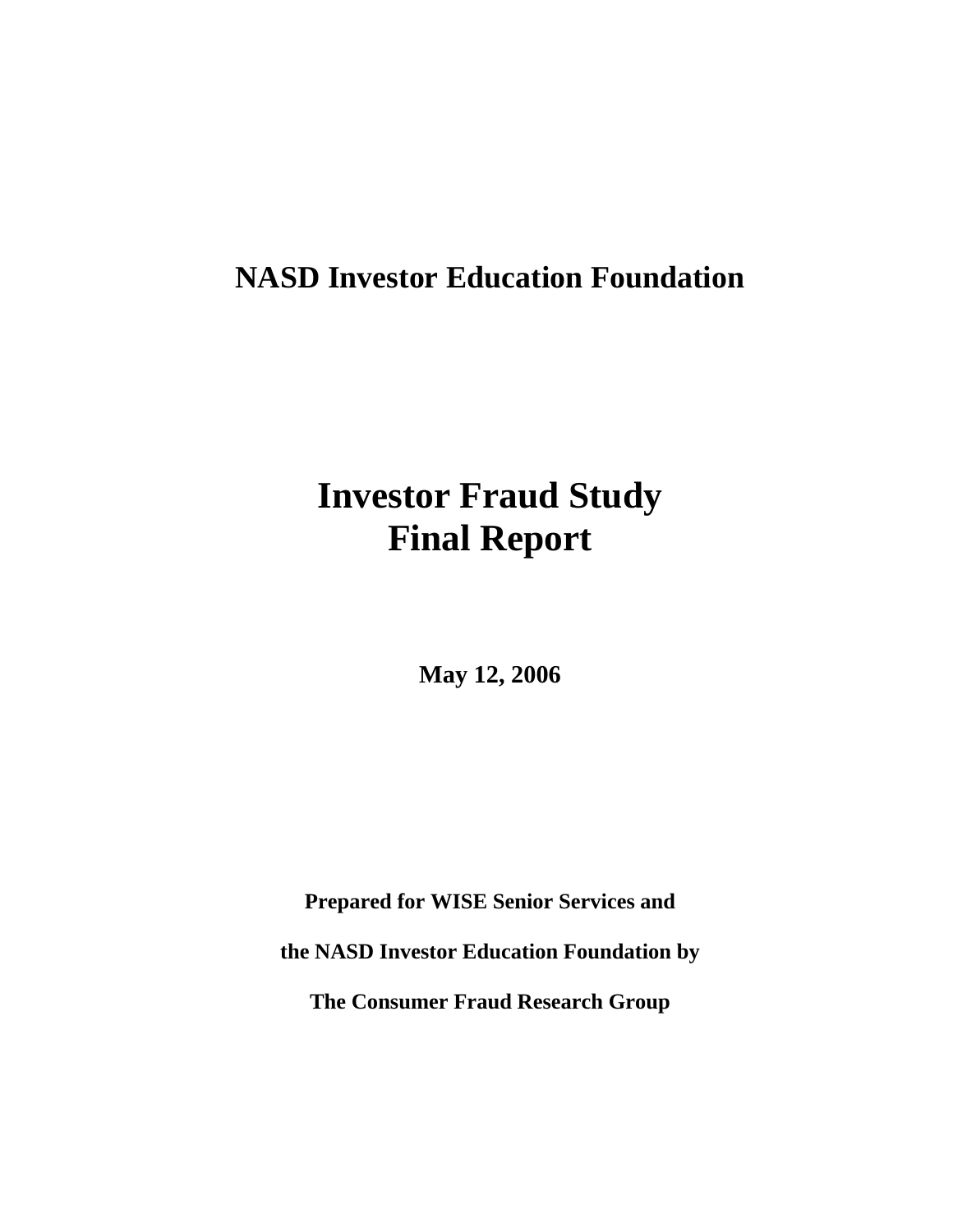## **Table of Contents**

| <b>Overview of the Grant</b>                                  | 3                |
|---------------------------------------------------------------|------------------|
| <b>Executive Summary</b>                                      | 5                |
| <b>Phase One – Undercover Tape Analysis</b>                   | 10               |
| <b>Phase Two – Focus Groups of Fraud Victims</b>              | 14               |
| <b>Phase Three – Survey of Investment and Lottery Victims</b> | 17 <sup>17</sup> |
| <b>Conclusion and Recommendations</b>                         | 28               |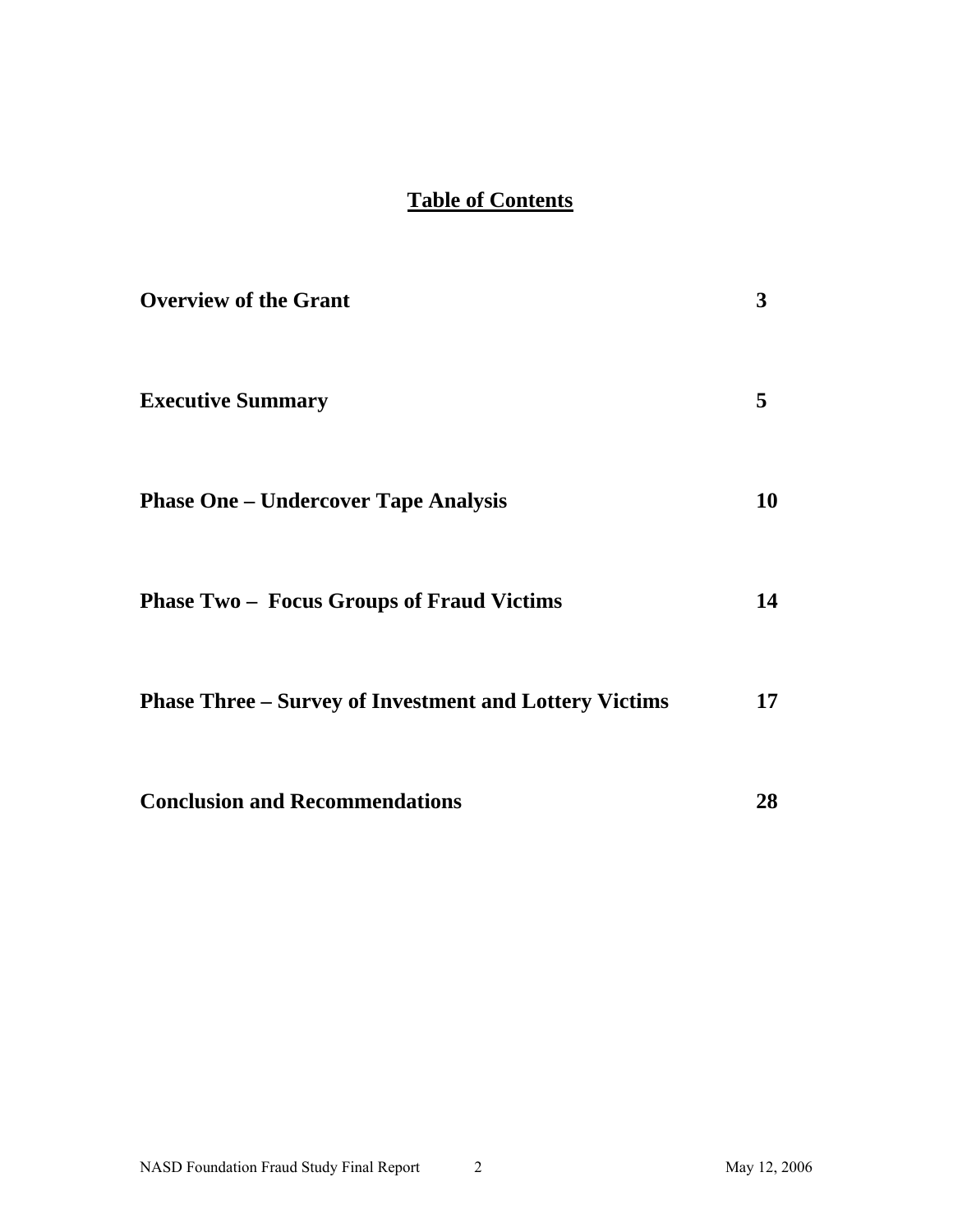## Overview of the Grant

In 2004, the NASD Investor Education Foundation (hereafter "Foundation") awarded a research grant to WISE Senior Services in Los Angeles to investigate the issue of consumer fraud that targets older Americans. As part of its mission to "provide investors with high quality, easily accessible information and tools to better understand the markets and the basic principles of financial planning,"<sup>1</sup> the Foundation was interested in exploring how investment fraud among older persons could be prevented by learning more about how it works and how victims of investment fraud might differ from non-victims.

WISE Senior Services has a long history of working in the area of consumer fraud, having created and operated the "Telemarketing Victim Call Center" since 1998. The Telemarketing Victim Call Center (TVCC) was the first call center in the country that specialized in identifying targeted victims of fraud and recruiting volunteer peer counselors (fraud fighters) to call them and deliver prevention messages. The TVCC has been supported by an extensive network of social workers, researchers and law enforcement personnel over the years. The Consumer Fraud Research Group emerged from this early work as a multi-disciplinary research team that focused specifically on expanding the knowledge base in the area of consumer fraud and its prevention. This group, which is responsible for this study, is led by Anthony Pratkanis, a professor of social psychology at the University of California, Santa Cruz; Doug Shadel, State Director for AARP Washington in Seattle; Melodye Kleinman, Executive Director of the National Telemarketing Victim Call Center in Los Angeles; Bridget Small, Director of the Consumer Fraud Prevention Project, AARP Foundation and Karla Pak, Program Coordinator for AARP Washington.

The overall goal of the research was to better understand why older consumers are more frequently victimized by fraud and to develop strategies to reduce the harm it causes in the marketplace. To move in that direction, two primary research questions were pursued:

#### **1. What kinds of persuasion tactics do con criminals use in investment and lottery scams to defraud consumers?**

#### 2. **How do victims of investment and lottery fraud differ from non-victims of fraud?**

The hope in pursuing these questions is that by identifying specific psychological persuasion tactics used by cons to exploit consumers, educational products can be developed to describe such tactics to potential victims. Further, by better understanding how victims differ from non-victims, it is hoped that a scale might be developed that could measure vulnerability to different types of fraud. Such a scale might ultimately provide friends and family members with an early warning mechanism to enable them to protect their loved ones from investment and lottery scams in the future.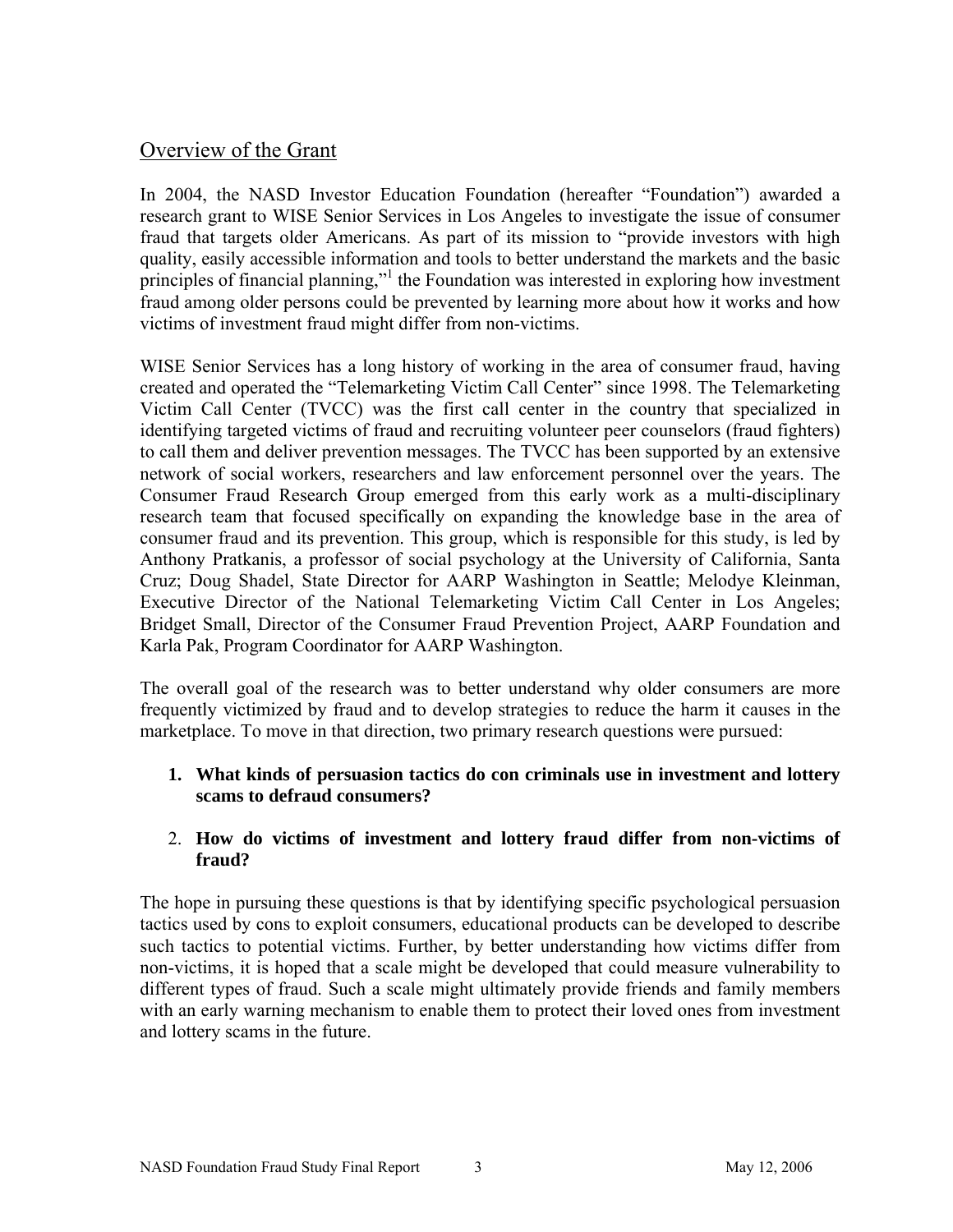#### Phases of the Study

In order to answer these two research questions, the grant was divided into three main phases. Phase One looked at how con criminals persuade victims. To conduct this part of the research, the project was provided access to over 600 undercover audiotapes that had previously been given to AARP by 12 different law enforcement agencies (see Appendix One.) The tapes were made by law enforcement agencies after they identified elderly victims of fraud who were receiving numerous phone calls from con criminals. The law enforcement agencies would take over the line and have all the calls coming into that telephone number forwarded to their offices where they answered the calls posing as the older victim. All such calls were recorded. The first phase of this research project then was to do a content analysis of these tapes to identify specific persuasion tactics used by con criminals.

Phase Two of the study was to do in-depth interviews and focus groups of both victims and non-victims of investment and lottery fraud to better understand the differences between the two and to inform how we might go about conducting a telephone survey in Phase Three of the project. The victims were provided by the Telemarketing Victim Call Center through contacts they had with law enforcement agencies. Two focus groups and twenty-one in-depth interviews were conducted in the summer of 2005 (see Appendix Two.) The reason for interviewing both investment fraud victims and lottery fraud victims was that these are two of the most common types of scams that victimize older consumers. Further, past research has shown that fraud victimization is not a unitary concept. There are different victim types for different scams and if one compares only one type of victim (i.e. investment fraud victims) to a non-victim population, there is a risk of drawing conclusions about that particular victim type and erroneously generalizing those conclusions to all fraud victims. By comparing two different types of victims to non-victims, more can be learned about each type.

Phase Three of the study was to conduct an extensive survey of non-victims and victims of investment and lottery fraud in order to determine how they differ and perhaps develop clues for how to prevent future victimization. A total of 150 randomly-selected non-victims were interviewed and 165 victims of investment and lottery fraud were interviewed (see Appendix Three.) What makes this study unique is that the victims who answered the survey were *verified* victims. That is, the research team was able to confirm that each of the victims had lost at least \$1,000 and some had lost over \$1 million. The verification of victim status makes this research different from studies that rely exclusively on self-reporting. As the findings in this research will show, self-reporting of victim status is wholly unreliable because victims so often either do not realize they were victimized or they were embarrassed about it and refused to admit it in a survey setting.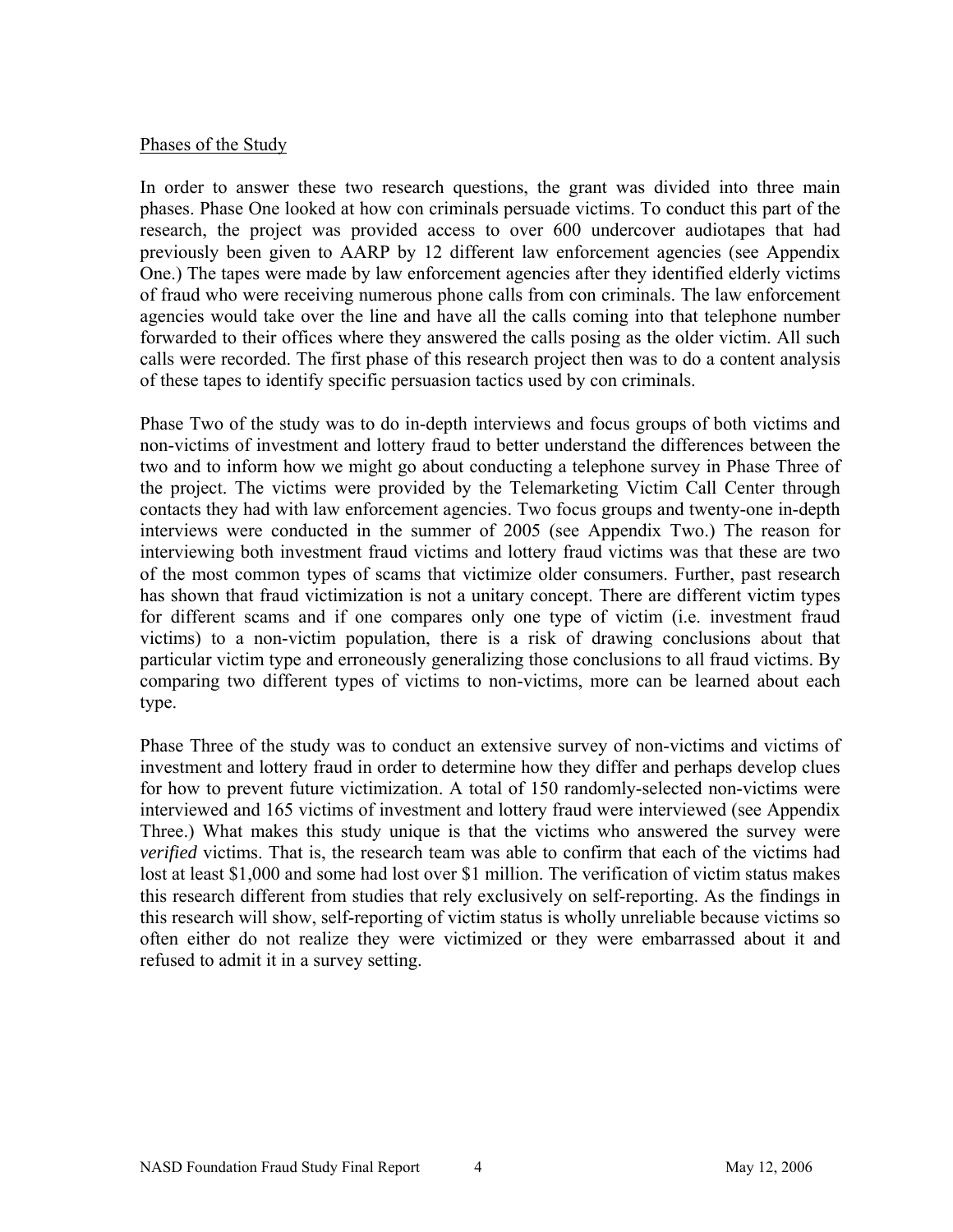## **Executive Summary**

#### NASD Investor Fraud Study

**Abstract**: A multifaceted inquiry of consumer fraud analyzed undercover tapes of fraud pitches and surveyed victims and non-victims to determine how they differ. Tape analysis revealed con criminals customize their pitch to match the psychological profile of the victim and use a complex combination of influence tactics within each pitch to persuade. Investment fraud victims demonstrated a better understanding of basic financial literacy than non-victims. Both investment and lottery victims were more likely to have experienced a negative life event unrelated to their fraud experience. Both victim types were more likely to listen to sales pitches from unknown sales persons. Investment and lottery fraud victims both dramatically underreport fraud. It is recommended that 1) Financial literacy and fraud prevention efforts be broadened to incorporate greater emphasis on spotting and resisting con criminals' persuasive tactics; 2) Encourage more reporting of illegal activity to law enforcement and 3) Conduct more research to develop a vulnerability index and test the effects of persuasion education as a deterrent to fraud.

#### Research Questions and Methodology

The NASD Investor Education Foundation Fraud Study sought to better understand why older consumers fall prey to fraud by asking two broad questions: 1) What kinds of persuasion tactics do con criminals use to defraud consumers and 2) How do victims of fraud differ from non-victims of fraud? In order to answer the first question, the study analyzed hundreds of undercover audiotape recordings of real con men pitching investigators posing as victims of fraud. These tapes were transcribed and coded to determine what kinds of tactics were being used. To answer the second question, focus groups of victims and non-victims were conducted and a telephone survey was administered of victims and non-victims. One hundred fifty general population non-victims and 165 investment and lottery fraud victims provided by the National Telemarketing Victim Call Center were called. All individuals were asked a series of questions about financial literacy, life stress, retirement planning, outlook on life, etc. The general population of non-victims was randomly-selected; the victim population was selected from a combination of victim lists that were not random. Significance tests were performed on all relationships and only those where statistical significance was found are presented here.

#### Major Topline Findings

#### **1. Financial Literacy and Fraud Victims**

#### **a. Investment fraud victims score higher on financial literacy tests than non-victims.**

A major hypothesis going into the survey was that investment fraud victims do not know as much about investing concepts as non-victims and would therefore score lower on financial literacy questions. In fact, the study found the exact opposite: investment fraud victims scored higher than non-victims on eight financial literacy questions. Additionally, a subgroup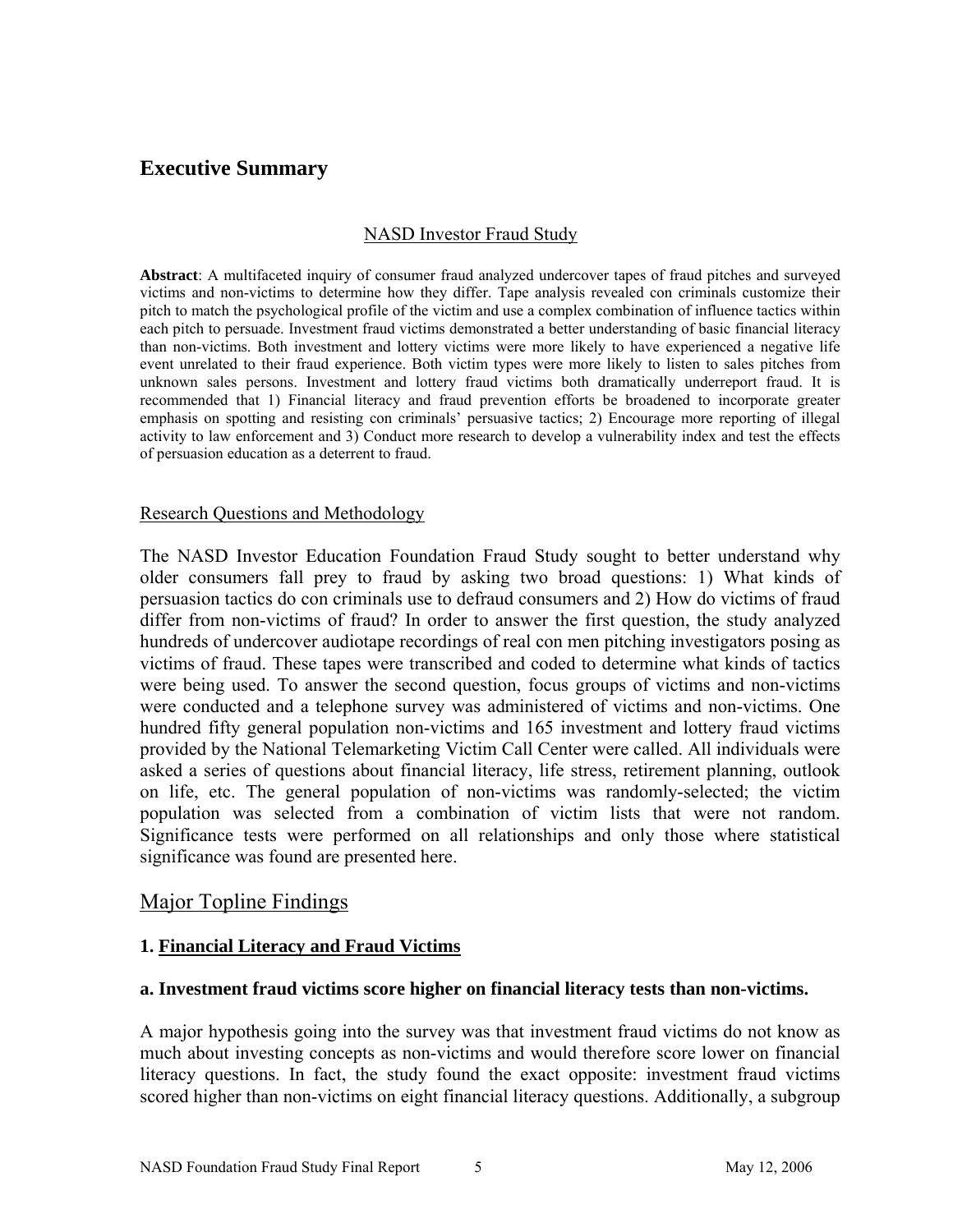of "likely active investors" was created within the larger group of non-victims to determine if the difference in financial literacy scores had to do with the number of active investors in the non-victim group. The investment victims outscored even this subgroup of likely active investors on the financial literacy questions. This finding suggests that financial literacy programs are necessary but probably not sufficient to prevent fraud.

#### **2. Analysis of Fraud Transcripts**

#### **a. Investment fraud criminals use a wide array of different influence tactics to defraud the victim.**

In analyzing hundreds of full-length transcripts of undercover tapes, over 1,100 separate instances of the use of influence tactics were identified. We define an "influence tactic" as any method used to persuade. The study found that investment fraud pitches, more than any other type of fraud examined, used the highest total number of tactics. The most common tactics were source credibility (claiming to be from a known legitimate business), phantom fixation (dangling the prospect of wealth and riches) and social consensus (showing examples of others who have invested.) Others identified were authority role; commitment; comparison; dependent role; fear; friendship; landscaping; profiling; reciprocity and scarcity. As one research team member put it, reading these detailed transcripts was like "finding the con man's playbook."

#### **b. Fraud pitches are tailored to match the psychological needs of the victim.**

Previous research has found that investment and lottery fraud victims have different psychological profiles and that con criminals use different tactics to appeal to those different profiles.<sup>2</sup> The present study supports this proposition. The audiotapes of pitches showed that the con criminal will use one kind of appeal for the lottery fraud victim that may prey on the fact that they are a widow and feel relatively deprived in life and a completely different kind of pitch for the investment fraud victim who is more likely to be male, self-reliant and knowledgeable about finances. This customization of pitches underscores the importance of consumers becoming aware of how their particular psychological characteristics and tendencies are exploited in order to defend against it.

#### **3. Profile of the Investment Fraud Victim**

#### **a. Investment victims are demographically quite different than non-victims.**

The present study finds that investment victims tend to have a different demographic profile than the general population. Among them are gender (more men than women), living situation (less alone), marital status (more married), educational attainment (more educated), and income (higher levels of income). Significance tests used to compare victims to nonvictims confirmed these differences (See Phase Three – Profile of Investment Fraud Victims.)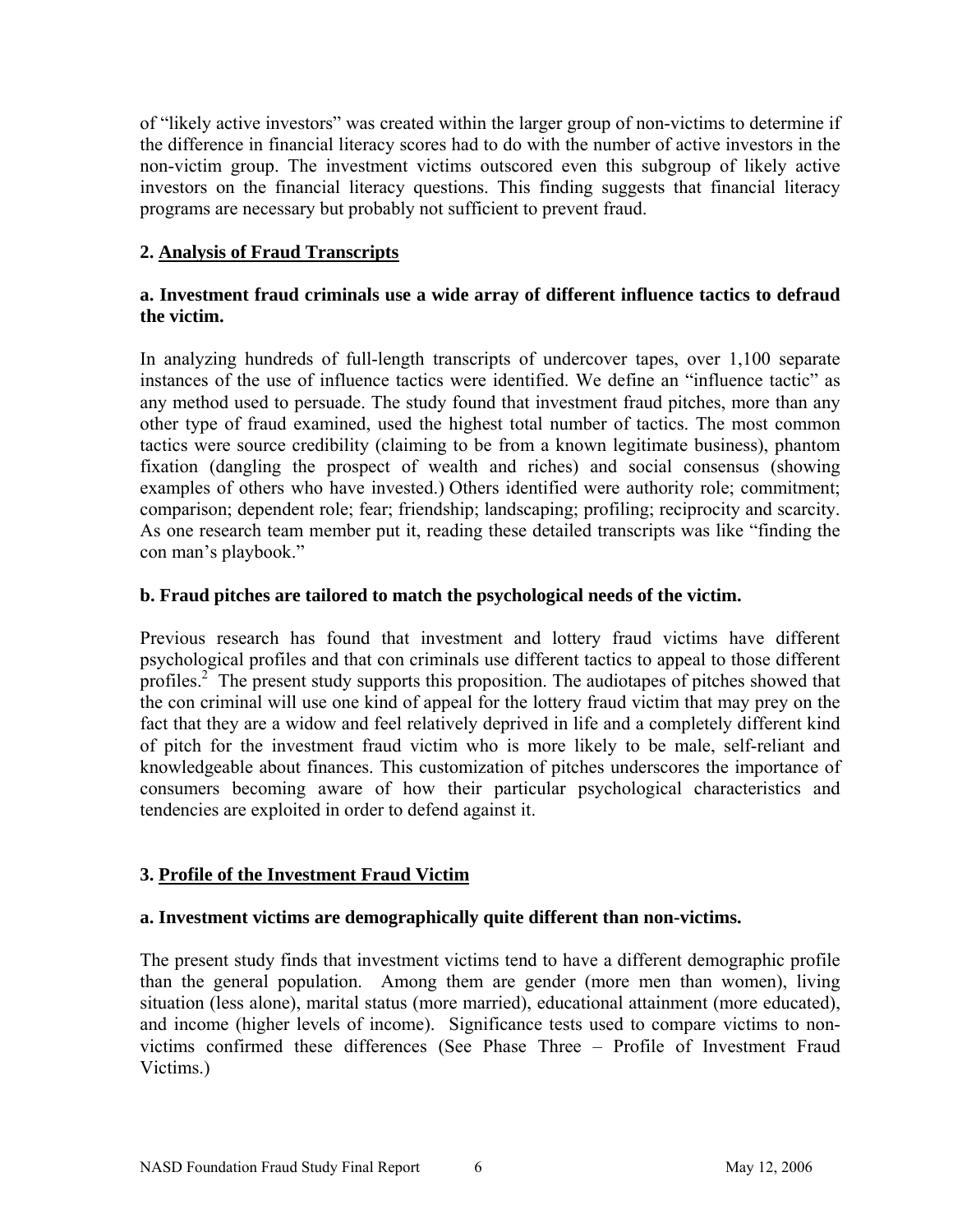#### **b. Investment fraud victims are more likely to listen to sales pitches.**

The literature on consumer fraud suggests fraud victims may make themselves vulnerable by their willingness to listen to sales pitches.<sup>3</sup> This study affirms that finding. It found investment fraud victims were more likely than non-victims to say they would listen to a pitch from a person on the phone or through the mail whom they did not know. They were also more willing than non-victims to say they would attend a "free" seminar on investing. This increased willingness to listen to unknown callers was further demonstrated by the survey itself when both investment and lottery fraud victims were more willing to answer the survey questions than the non-victims. These findings imply an increased willingness to be exposed to all kinds of sales pitches including fraudulent ones.

#### **c. Investment fraud victims are more likely to rely on their own experience and knowledge when making investment decisions.**

Earlier studies found that investment fraud victims tended to have a personality that was very self-reliant and self-deterministic. One study found investor victims had a higher "internal locus of control," meaning they felt their fate in life was all up to them.<sup>4</sup> This study affirms that finding. The investment fraud victims were more inclined to agree with the statement "I rely on my own experience and knowledge to make financial decisions" than the non-victim population. This characteristic may have the effect of isolating victims or causing them to rely on their own judgment when getting advice from others might be more appropriate.

#### **d. Investment fraud victims experience more difficulties from negative life events than non-victims.**

Another hypothesis was that fraud victims may have experienced more negative life events such as illness or financial trouble and the stress resulting from those events leaves them vulnerable to being victimized. The study found that investment fraud victims do in fact experience more negative life events than non-victims. This finding supports the proposition that the presence of such life stress might contribute to an individual's vulnerability to being victimized by fraud.

#### **e. Investment fraud victims are more optimistic about the future.**

In terms of psychological outlook, investment fraud victims were more optimistic than nonvictims by virtue of their tendency to disagree with the statement, "In spite of what people say, the lot of the average person is getting worse, not better." Such optimism does not create vulnerability in and of itself but may contribute to a kind of "wishful thinking" mentality that could be exploited by a skilled con criminal.

#### **f. Investment and lottery victims dramatically under-report fraud.**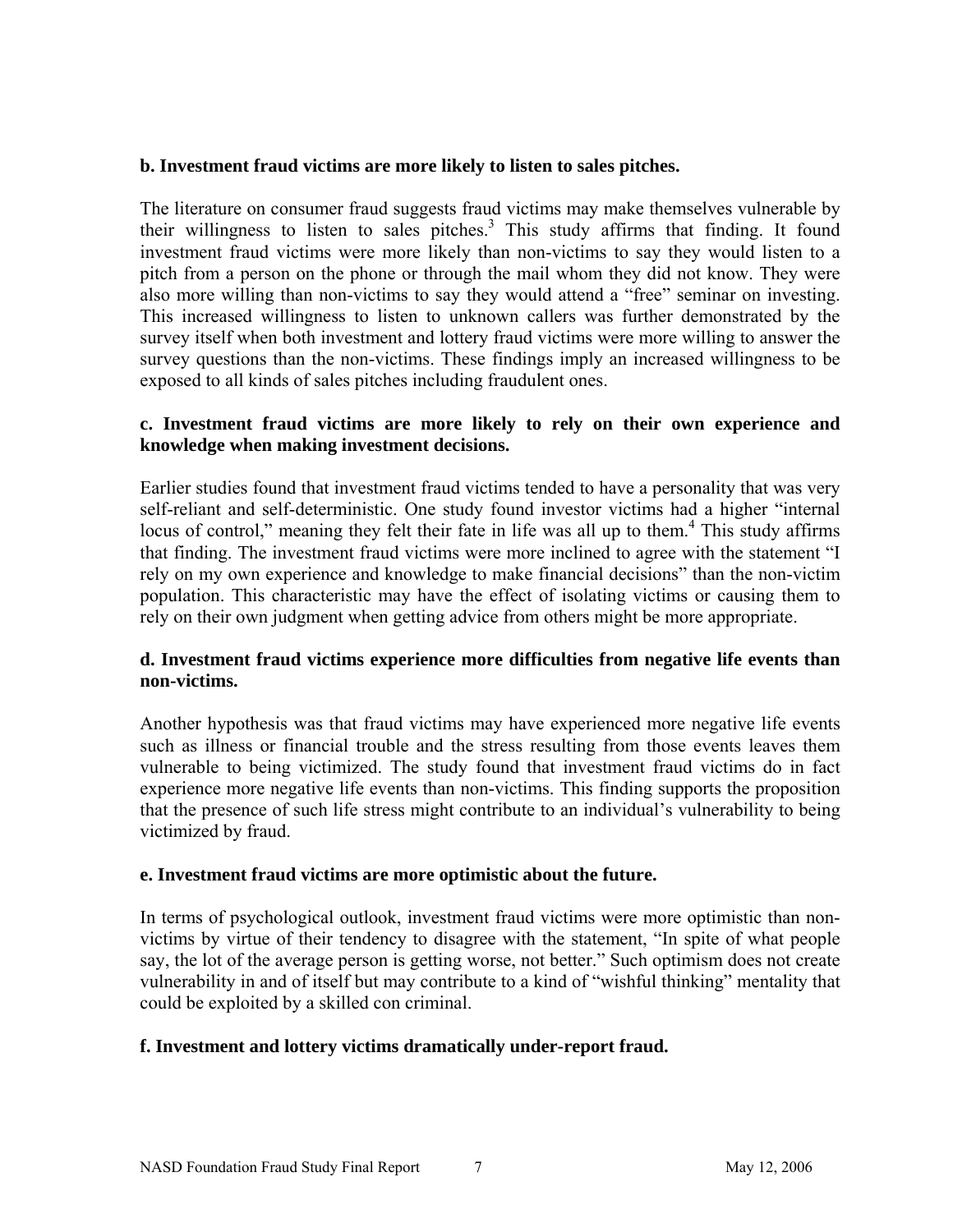Previous fraud studies have shown that victims often are not reliable reporters of their own victimization. This study sought to identify ways to get the highest rate of self-reporting by asking the same victimization question several different ways. Since the victims had all lost a minimum of \$1,000 and that loss had been verified, anything short of 100% reporting of fraud would constitute under-reporting. The rates of self-identification ranged from a low of 20% to a high of 60% of respondents admitting they had been taken. This research affirms previous findings that surveys asking people to self-report their experiences as victims of fraud are likely to record rates significantly below the actual rates experienced due to underreporting. $5$ 

#### **4. Profile of Lottery Victims**

#### **a. Lottery victims are demographically quite different than non-victims.**

Previous research conducted by AARP found that lottery victims had a particular and unique set of characteristics.<sup>6</sup> Among them were gender (more women than men), age (more over 75 years old), marital status (more widows), living situation (more living alone) and education (fewer with college degrees.) The present study affirmed that lottery victims are older, are less likely to be married, more likely to be living alone, and have less education than nonvictims.

#### **b. Lottery fraud victims are more likely to have had more negative life events than nonvictims.**

When lottery victims were asked to report on negative life events that have happened in their lives, we found that overall they have had significantly more negative events than nonvictims. This finding suggests the presence of negative life events may be a contributing factor to one's vulnerability to fraud.

#### **c. Lottery victims are more religious than non-victims.**

We found that lottery victims were more likely to say they were "very religious" or "extremely religious" compared to non-victims. It is not clear how this status may specifically impact vulnerability to fraud but it should be considered as vulnerability measures are developed in the future.

#### **d. Lottery Victims are more likely to read materials or listen to sales agents whom they do not know.**

Lottery victims were found to be more likely to say they were open to hearing from sales people they did not know about various offers. Question 49 reads "Before you make an investment, do you read materials you receive in the mail or over the phone from sales agents that you may not have previously known?" The lottery victims were more likely to answer "yes" to this question than the non-victims. Such openness to sales pitches suggests a possible increase in exposure to fraud pitches as well.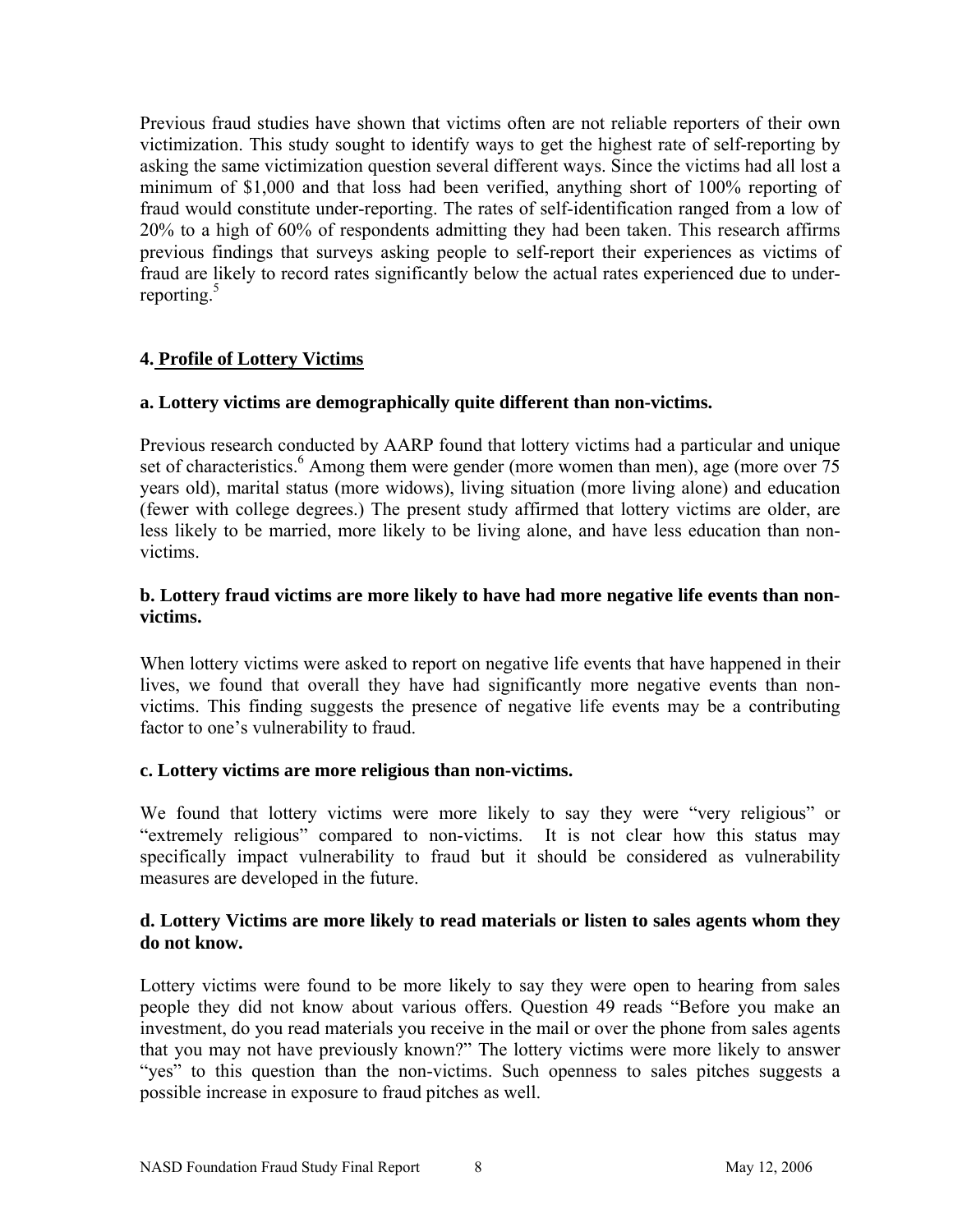#### Conclusion

This study has contributed to the still-early literature on fraud against older persons in a couple of important ways. Findings that show investment fraud victims score higher on traditional financial literacy tests than the non-victim general population suggests that traditional financial literacy education alone will not inoculate investors from being defrauded. Pitches used by investment con criminals employ a wide variety of different psychologically manipulative tactics and those tactics are chosen to customize the pitch to match the psychological profile of the investor. With regard to profiling victim types, this study affirmed and expanded upon previous research that described investment victims and lottery victims as having very specific and different psychological profiles.

**This study was produced for WISE Senior Services and the NASD Investor Education Foundation by The Consumer Fraud Research Group: Anthony Pratkanis, PhD; Doug Shadel, EdD; Melodye Kleinman, MPH; Bridget Small, JD, and Karla Pak, MS.**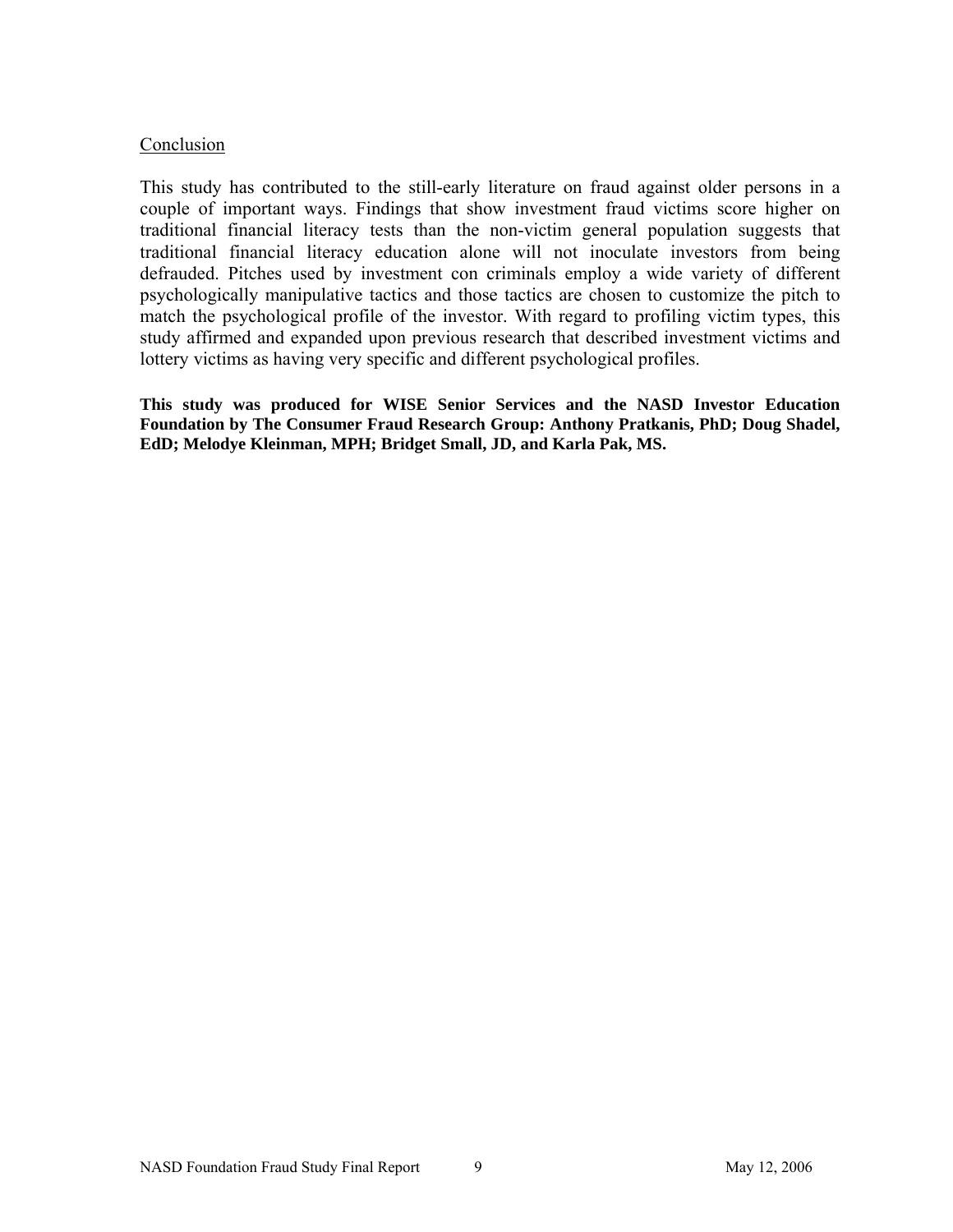## Phase One – Undercover Tape Analysis: Finding the Con Man's Play Book

The first phase of the research involved a detailed content analysis of selected undercover tapes drawn from a total of 650 tapes provided by AARP. We are very grateful to AARP for sharing these tapes with us for purposes of doing this analysis. Appendix One provides a detailed description of the methodology and the results of this analysis. The following narrative will provide an abbreviated version of that summary and some additional analysis of the significance of this part of the research.

#### Methodology

A total of 128 full-length transcripts were coded and analyzed. These were tapes of con criminals pitching undercover investigators whom they thought were elderly consumers. The transcripts represented the seven most common scam types found in the total database of tapes: Investment Scams, Coin Scams, Recovery Room Scams, Credit Card/Identity Theft Scams, Sweepstakes Scams, Lottery Scams, and Travel Scams.

#### Findings

With regard to the undercover tapes, three key findings emerged:

- 1) Con criminals use multiple tactics in each pitch;
- 2) Con criminals customize their pitch to match different victim profiles;
- 3) Tactics found in fraud pitches are also found in legitimate sales pitches.

#### **1. Con criminals use multiple tactics in each pitch.**

 One cannot review these tape transcripts without being struck by both the volume and variety of tactics used in a given pitch. A total of 1,103 influence tactics were coded in the 128 transcripts, an average of 8.6 tactics per transcript. Additionally, thirteen different tactics were identified as commonly used. Below is a list of each tactic and the number of times it showed up in the tapes:

1. **Phantom Fixation** (dangling the prospect of wealth and riches) (248);

2. **Scarcity** (making the product offered seem rare to increase its value) (168);

- 3. **Source Credibility** (claiming to be from a known legitimate business) (121);
- 4. **Comparison** (juxtaposing a more expensive price with the offered price) (102);
- 5. **Friendship** (appearing to be the victim's friend) (99);
- 6. **Commitment** (victim makes a commitment early on, then con uses it against them) (63);
- 7. **Social Consensus** (the con makes it seem like everyone is buying his product) (59);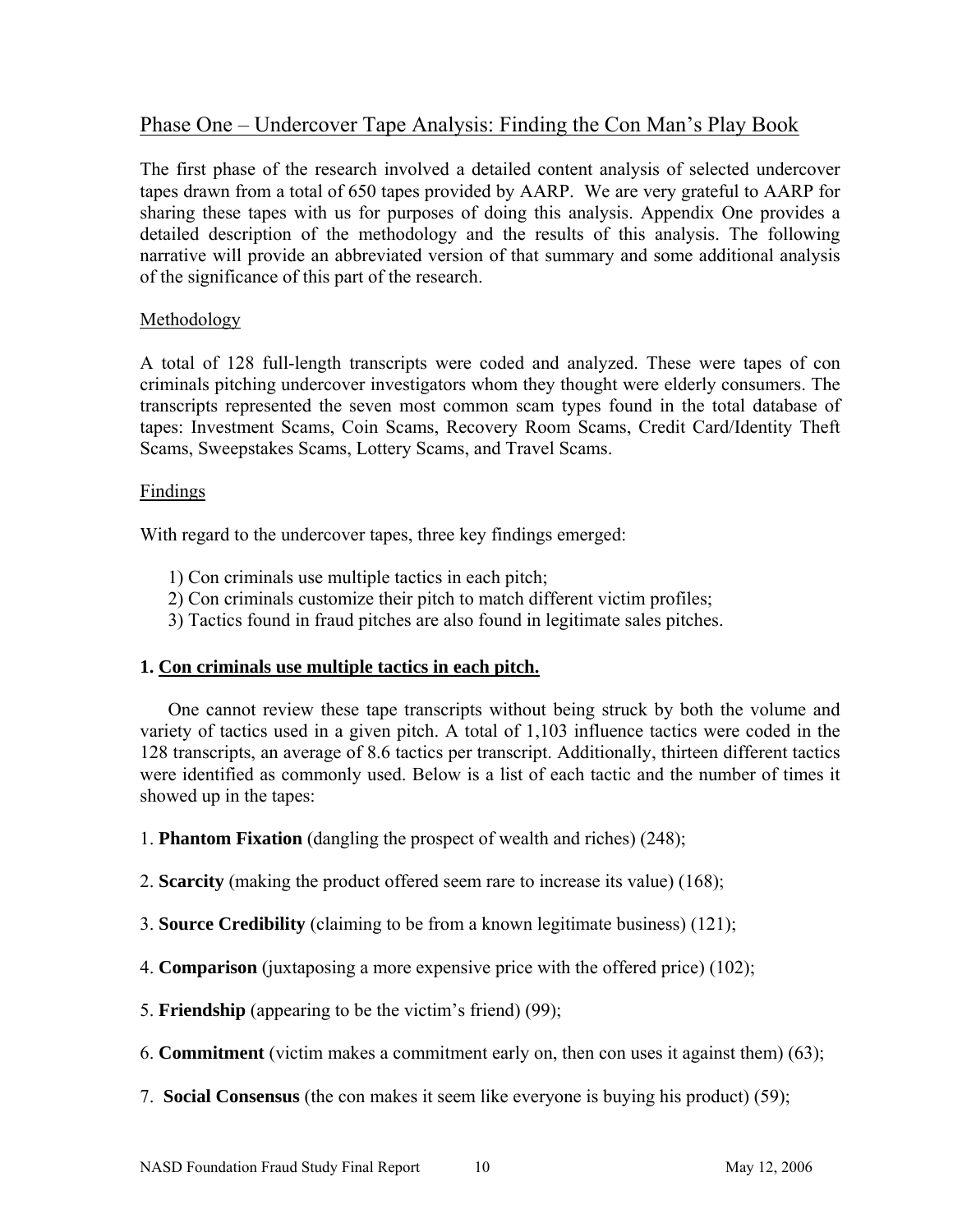- 8. **Reciprocity** (the con will do a small favor for the victim which puts pressure on the victim to reciprocate) (56);
- 9. **Landscaping** (structuring the interaction with the victim in such a way that all roads lead to where the con wants it to go) (53);
- 10. **Profiling** (identifying the victim's psychological hot buttons through extensive questioning) (52);
- 11. **Fear** (using fear and intimidation to persuade the victim) (42);
- 12. **Authority** (the con plays the role of an authority figure in order to put the victim in a role as agent of that authority) (25);
- 13. **Dependent** (the con plays the role of a young, helpless dependent in order to put the victim in the role of a parent who will help, by buying whatever he is selling) (15).

The effect of multiple tactics is to put the victim in a kind of psychological haze that somehow changes what might otherwise be a normal ability to spot and resist persuasion. Little wonder that victims often say to law enforcement people after the fact, "I don't know what I was thinking" or "it really caught me off guard." The con criminal wants to extract as much money from the person as possible before that haze is lifted. As one con criminal told us in 2001, "My pitch put the victim in a haze of ether…I wanted to sell them as soon and as often as I could before the ether wore off."7

#### Implications

When con men say they want to sell victims soon and often before "the ether wears off," this is a clue about the power of such tactics. The only way to defend against this sophisticated use of complex persuasion tactics is to understand them *before* encountering them. Better to avoid the ether altogether than to have to wait for its effects to lift.

#### **2. Con criminals customize their pitch to match different victim profiles.**

Previous research conducted by AARP found that investment and lottery fraud victims have different psychological profiles and that con criminals use different tactics to appeal to those different profiles.<sup>8</sup> The present study supports this proposition. Lottery victims are offered the opportunity to win the lottery in a manner and style of sales pitch that is completely different from how an investment con criminal presents a bogus investment offer. Lottery scams tend to use less profiling and focus almost exclusively on the phantom prize. This is because if the target of the fraud has been selected correctly, they already have a predisposition to respond to the pitch without a lot of other discussion.

Investment fraud pitches on the other hand, typically involve lengthy conversations and profiling. Of all the scam types represented in the tapes, investment fraud pitches used the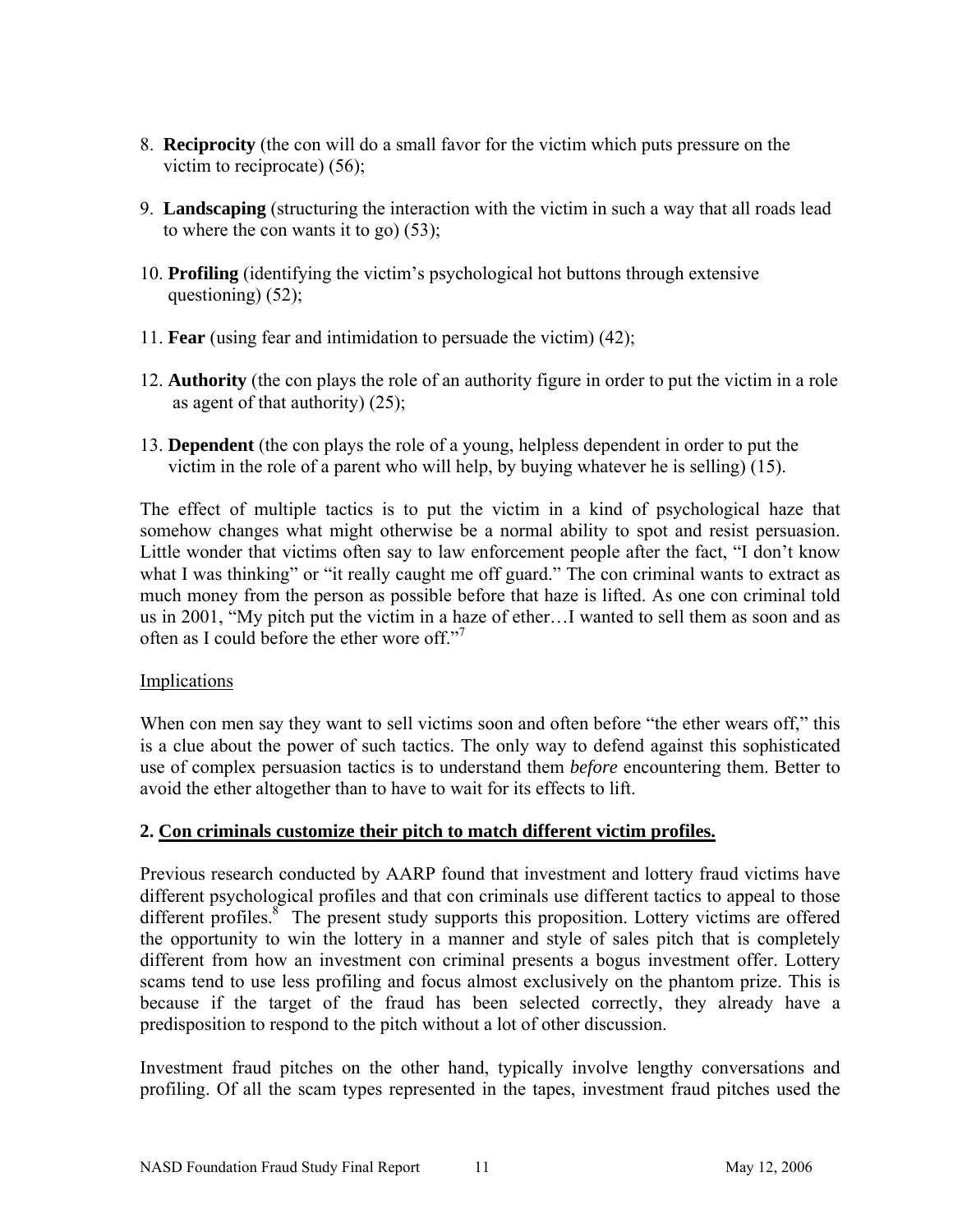highest total number of tactics but the fewest number of *different* tactics. The most common tactics in investment fraud pitches were source credibility, phantom fixation and social proof. Also, investment fraud cons seem to involve multiple conversations over time. These multiple conversations contained a lot of dialogue that seemed to be more about the personal life of the victim than about the product. This is a phenomenon we call "profiling" and it is done to allow the con to customize their pitch by better identifying the psychological profile of the victim.

So for instance, if the con has established that the victim is a deeply religious person (our survey in Phase Three found lottery fraud victims were more religious than non-victims overall), they will build that information into their pitch strategy. One con criminal told us he would spend the first 15 minutes of each telephone call praying with one particular victim. Why? Because he had determined in previous conversations, that this person was deeply religious and depended on God for all of her decisions. "She never made a decision on her own. It was always God's choice," he said. So he used that against her. The transcripts were full of examples of con men taking something the victim had said in a previous conversation and using it against him or her.

#### **Implications**

This finding suggests the importance of investor's limiting the amount of personal information they offer to sales people over the phone or in person. It is a difficult balance to strike since even legitimate brokers need to know some facts and preferences about their clients in order to better serve them. But in the hands of a criminal con man, personal facts about one's life can be used as a weapon against them.

#### **3. Tactics found in fraud pitches are also found in legitimate sales pitches.**

Another striking finding from the tape analysis was that most of the persuasion tactics found in these fraudulent pitches are the same tactics legitimate businesses use everyday in the marketplace. An exercise we give to volunteers being trained as fraud fighters is to learn the persuasion tactics being discussed, such as phantom fixation, social consensus and scarcity, and then go home and watch one of the home shopping type of shows. These home shopping shows are legitimate businesses. But if you look at how they sell their products, virtually all of the major persuasion tactics being used in the fraud transcripts are also being used to sell people on television. And they are being used *simultaneously.* 

An example: Let's say a home shopping show is selling a bracelet:

● The bracelet in question is being described by a friendly sales person who is acting like someone you might have over for tea. This is the tactic of creating a **friendly relationship**.

• Then periodically, the friendly person describing the product gets a phone call from someone who just purchased the product and is raving about it. This is the persuasion tactic of **social consensus**.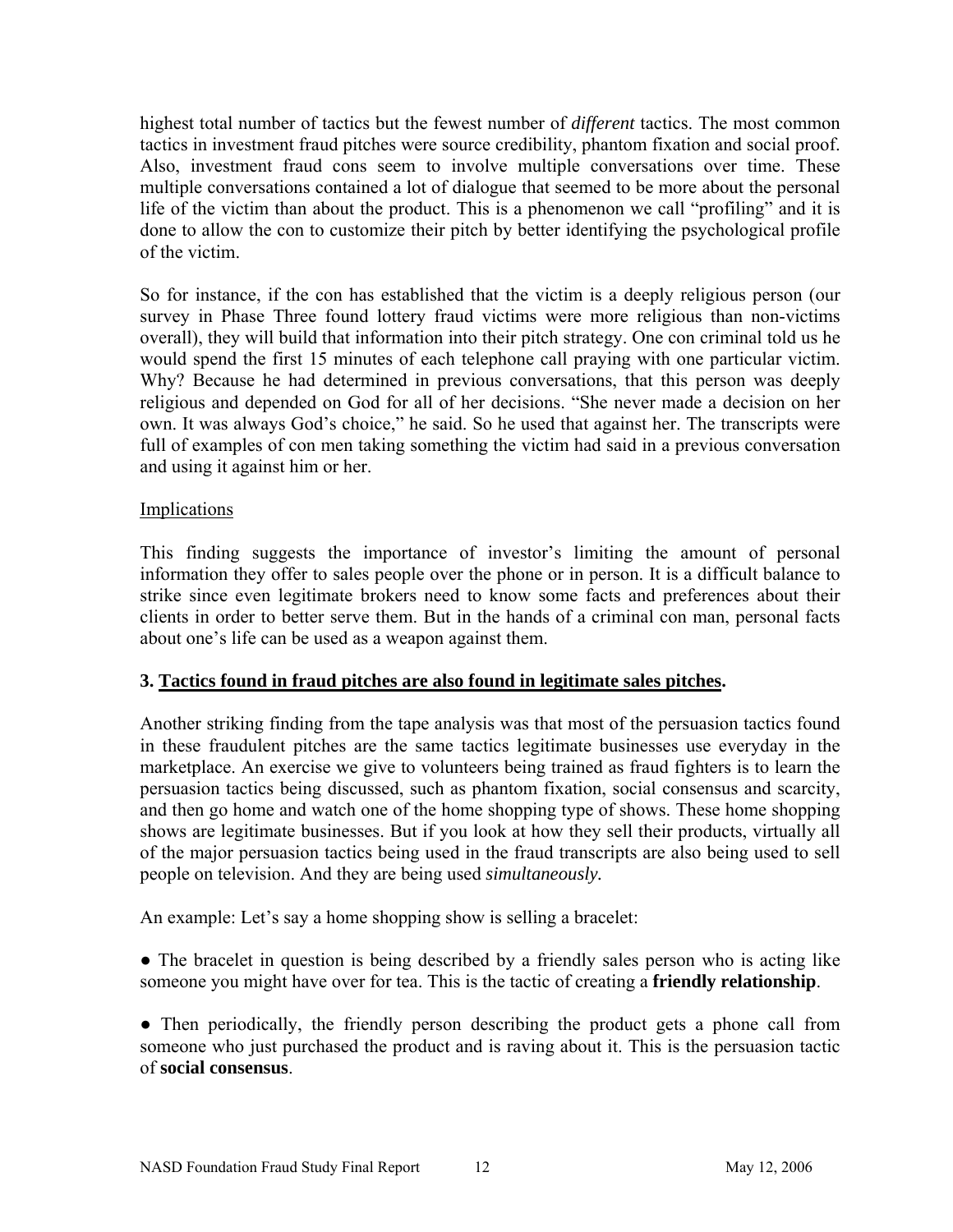• On the far left of the television screen, there is a starting price of \$200 for the product and a red line through it. Then there is another price of \$150, which is the "daily special" price, and there is a red line through that as well. Then there is the current asking price of \$99.99, which is the "super special" current asking price. This is the persuasion tactic of **comparison**.

• Then at the bottom of the screen on the right there is a small clock that is counting down: 2:01, 2:00, 1:59, 1:58, 1:57... This is the amount of time that is left for that particular promotion, after which the product will not be available. This is the persuasion tactic of **scarcity**.

• On the lower left of the screen is a digital counter: 354, 355, 356, 357, 358...This is the number of products being sold. This is another example of **social consensus**.

And its not just home shopping programs that use these persuasion tactics. These persuasion tactics are in some ways the foundation of modern marketing and advertising.

#### Implications

Fraud fighter volunteers who have been trained to identify these tactics describe how once they have learned to identify them, they see them everywhere in the marketplace. Increasing one's understanding of persuasion tactics is not a guarantee for avoiding fraud, but it does improve one's ability to spot their effects and defend against them.

#### Conclusion

The analysis of the undercover tapes of con criminals pitching victims provides a unique window into the world of fraud that targets older persons. Just as the legitimate business world is moving from mass marketing to mass customization, so too it appears the fraud industry has learned to find out all they can about their customer and then match that customer profile with just the right influence tactic for maximum effect. The use of multiple tactics in a single pitch is also similar to what we find in the legitimate marketplace, making it all the more important that consumers begin to have at least a rudimentary understanding of these tactics in order to defend against them.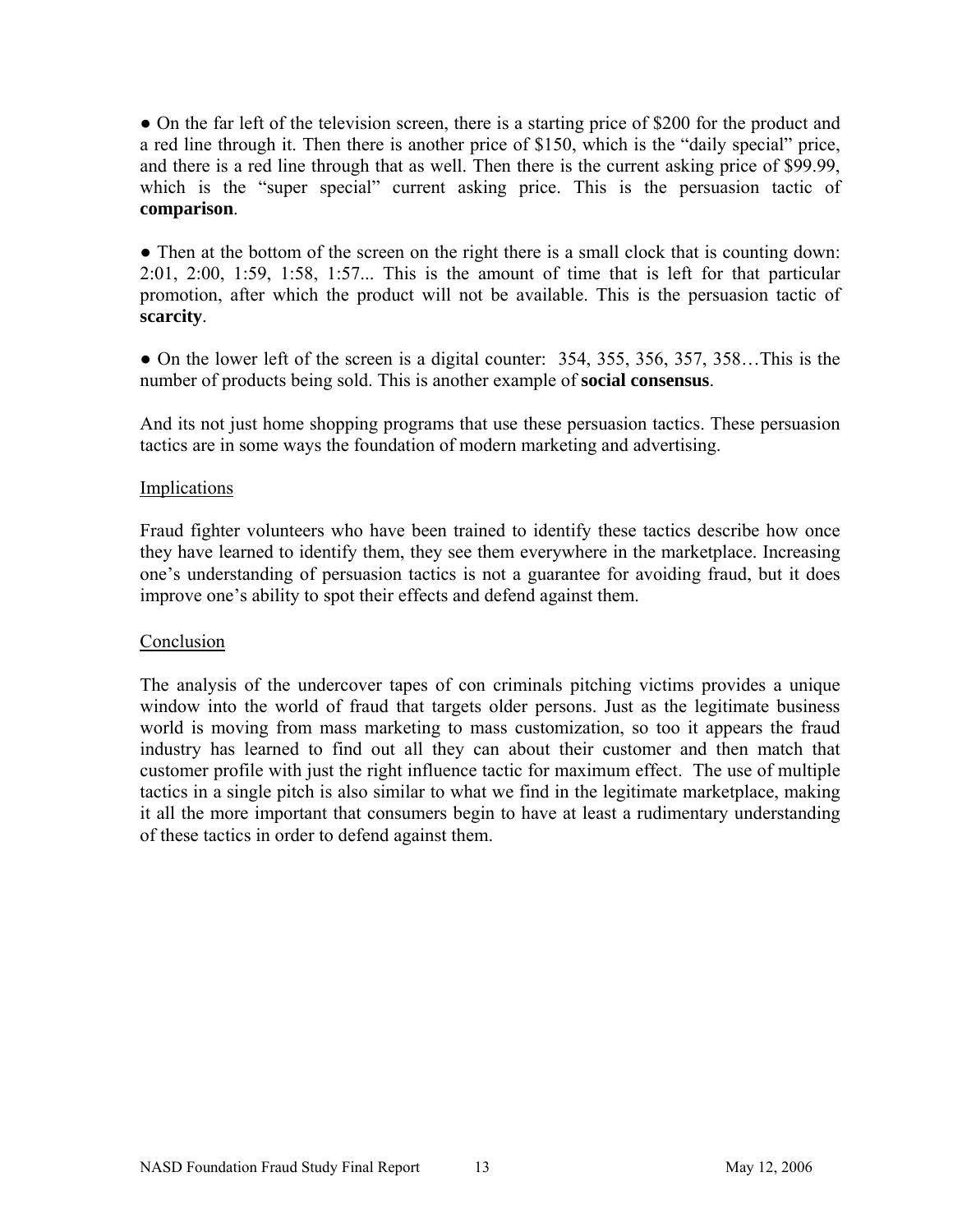## Phase Two - Focus Groups of Fraud Victims and Non-Victims

Over the summer of 2005, two focus groups were held: one in Los Angeles and one in Washington D.C. In addition, a total of 21 individual victims and non-victims were interviewed in in-depth interviews (IDIs.) Suzanne Diamond, an experienced market researcher based in Philadelphia, was hired to conduct the focus groups. Appendix Two contains the complete report generated from the focus groups.

A variety of different techniques were utilized to try to elicit differences between victims and non-victims of both lottery and investment fraud. The purpose of the focus groups and IDIs was to generate hypotheses about the differences between non-victims and victims that could later be tested in a full-blown survey questionnaire. During the course of these two focus groups, several hypotheses did emerge which were later tested in Phase Three of the study. Below are a selected number of these hypotheses.

(Special Note: Focus group findings are exploratory and speculative and should not be confused with survey findings contained in Phase Three of this study that have been subjected to intense scrutiny and data analysis.)

#### **Hypothesis 1 - Victims of investment fraud know less about certain concepts relating to investing than non-victims of investment fraud.**

This was a hypothesis that we held coming into the focus groups and the focus group and IDI participants said nothing that dissuaded us from this point of view. The non-victims sounded more knowledgeable about investing concepts, seemed to have stronger views about how different investment instruments worked and were more confident when discussing money matters. In contrast, some victims described themselves as "financially clueless." Beyond the findings from these focus groups, there is a widely-held assumption in the financial education community that financial literacy is a key core competency or prerequisite to being financially successful in life.<sup>9</sup> As a consequence of this finding and the importance of assessing financial literacy among these two populations, we developed an eight question financial literacy sub-scale for the survey. The full results can be found in Appendix Three and there is an extensive discussion of the results later in this report under Phase Three – Surveying Victims and Non-Victims.

#### **Hypothesis 2 – Fraud victims experience more difficulty and stress in their lives as a result of negative life events than non-victims.**

Numerous victims in the focus groups and IDIs described negative life events that had happened to them in their lives: everything from the death of a spouse to an illness they themselves experienced, to negative events that impacted their finances. This was especially true for lottery victims who seemed to complain consistently about not having enough money and having had a spouse die or a similar event. As a result, we developed a battery of 25 survey questions that addressed all kinds of negative life events in order to test this hypothesis (see Phase Three – Survey of Victims and Non-Victims.)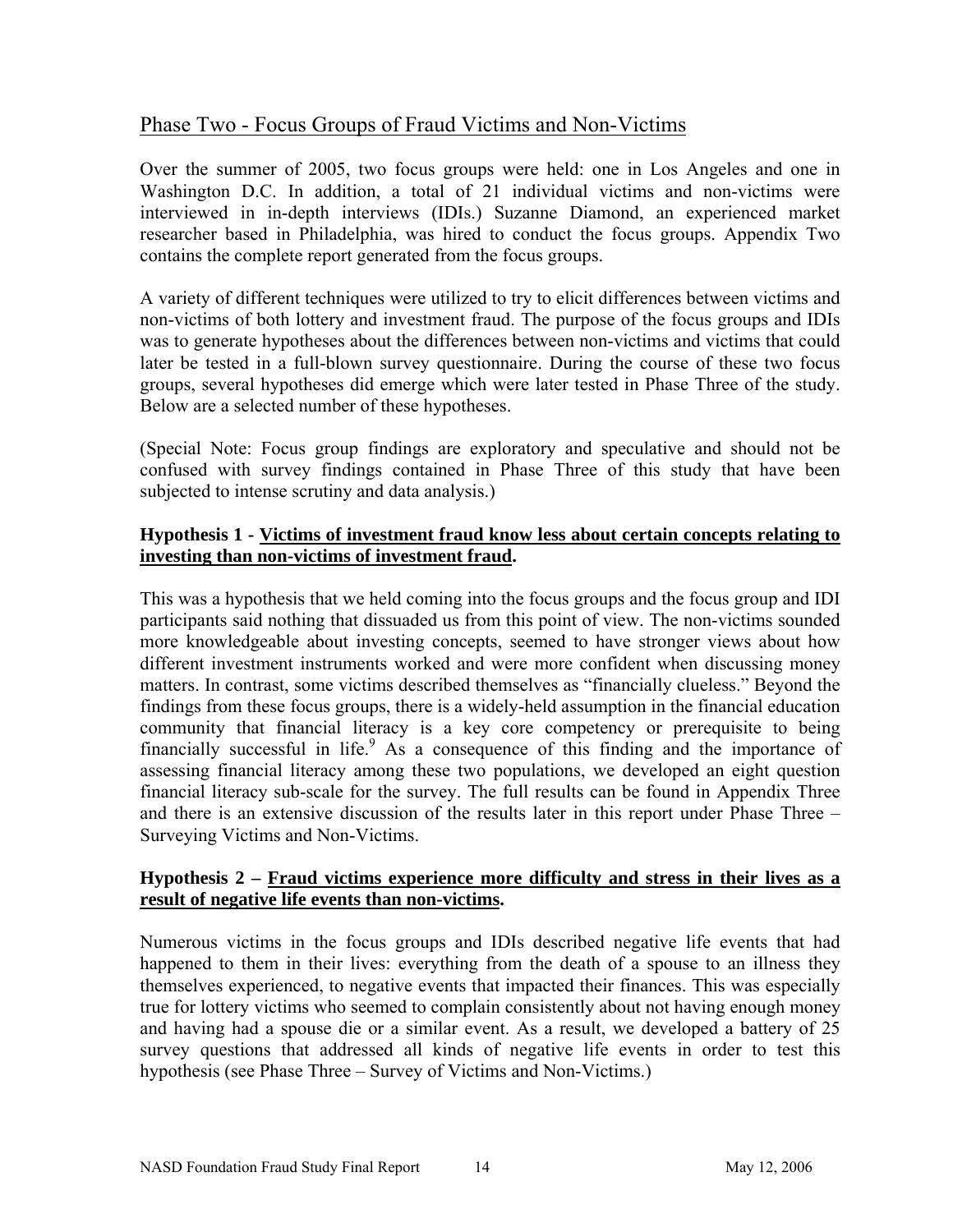#### **Hypothesis 3 - Non-victims were more likely to have a retirement plan than investment fraud victims.**

This came out in several conversations when the interviewer presented the participants with examples of fraud pitches taken from the tapes. The non-victims, most of whom had a retirement or financial plan, were quick to discard the offers as bogus. In contradistinction to that view, a couple of the victims indicated they would listen to the pitch because they didn't really have any other big ideas for where to put their money.

This finding in the focus groups and IDIs led to the inclusion of several questions on the survey regarding planning for retirement. It turns out that we found no statistically significant difference between victims and non-victims who self-reported having a retirement plan (see Questions 56 and 58 in Appendix Three.)

#### **Hypothesis 4 - Lottery fraud victims tend to face more financial pressure than nonvictims and are more likely to have an attitude of "live for today."**

In the focus groups and IDIs where participants were read fraudulent lottery offers, the lottery victims tended to say they would listen to the offer more than the non-victims because they needed the money. With regard to the care-free attitude, victims gave the impression that since life is sort of crap shoot, why not live for today. Whereas non-victims who were shown fraud pitches to participate in lotteries were more inclined to say things like "you can't get something for nothing" or "it's a scam." As a result of these findings in the focus groups and IDIs and based on similar findings in previous research, a series of questions were put into the survey that sought to quantify the extent of the differences between victims and non-victims in these areas. In fact, there was a clear finding that lottery victims had less money than non-victims and were more likely to agree with the statement that "Nowadays, a person has to live pretty much for today and let tomorrow take care of itself," (see Appendix Three.)

#### **Hypothesis 5 – Investment fraud victims are resistant to hiring lawyers, accountants and financial planners.**

 In the focus groups, investment fraud victims said they did not have relationships with attorneys, accountants or financial planners whereas the non-victims sounded more open to hiring such professionals. Consequently, we asked a series of questions in the survey about whom investors consult before making an investment (see Appendix Three, questions 41-51.) Of the eleven questions that were asked along these lines, only three showed a significant difference between non-victims and investment fraud victims. They were question 49: "Before making an investment, do you read materials you receive in the mail or over the phone from sales agents that you may not have previously known," question 50: "Before making an investment, do you go to a free seminar," and question 51: "Before making an investment do you rely on your own experience and knowledge?" (See "Phase Three- Survey of Investment and Lottery Victims" for data analysis of the differences.)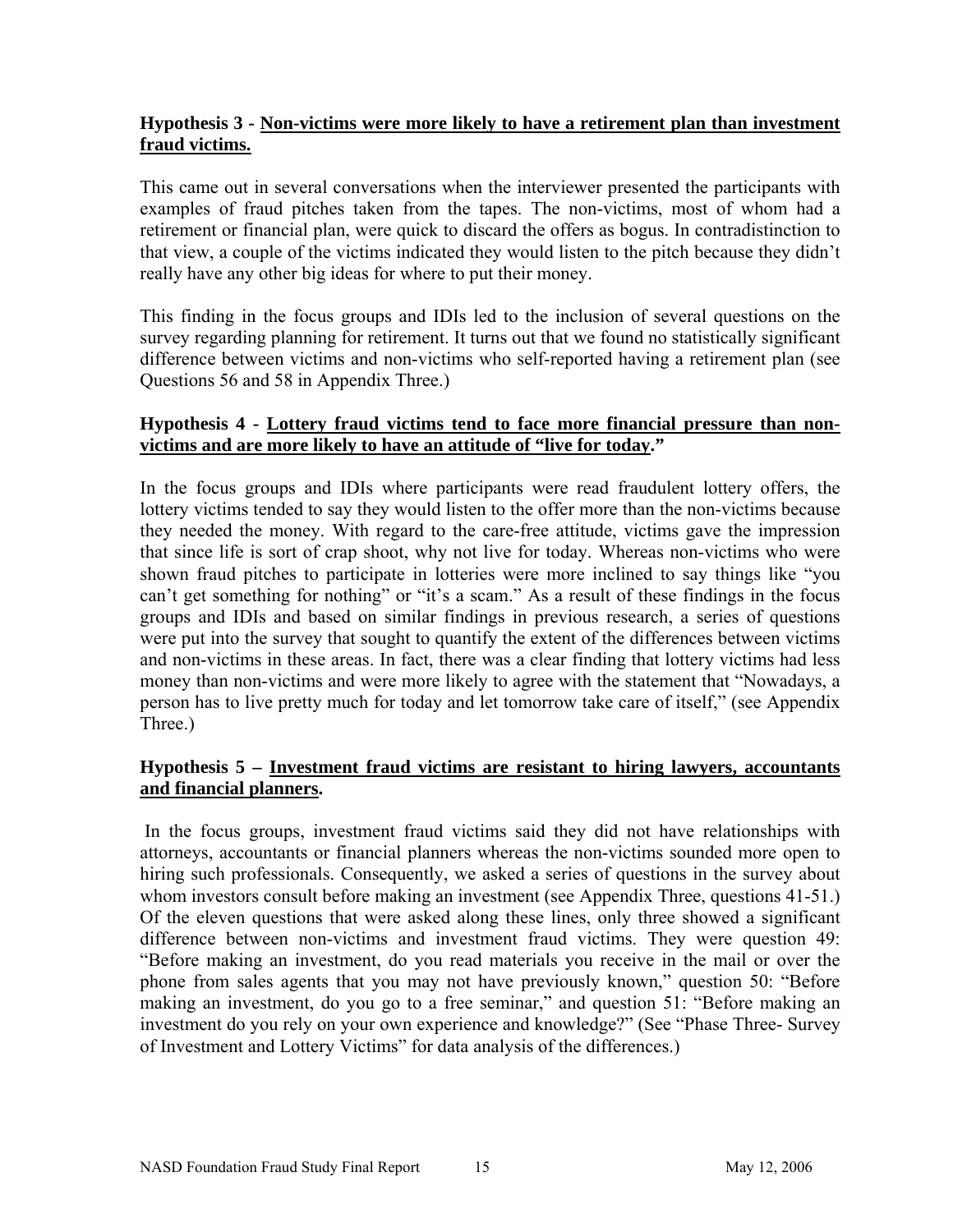#### Conclusion

Ultimately, the focus group and IDI work done by Suzanne Diamond and company was enormously helpful in shaping the approach used in the survey instrument in Phase Three of the grant. While not all of the hypotheses were confirmed in the survey, there were many that did get confirmed and even those that had a null result added to the knowledge base for understanding this crime.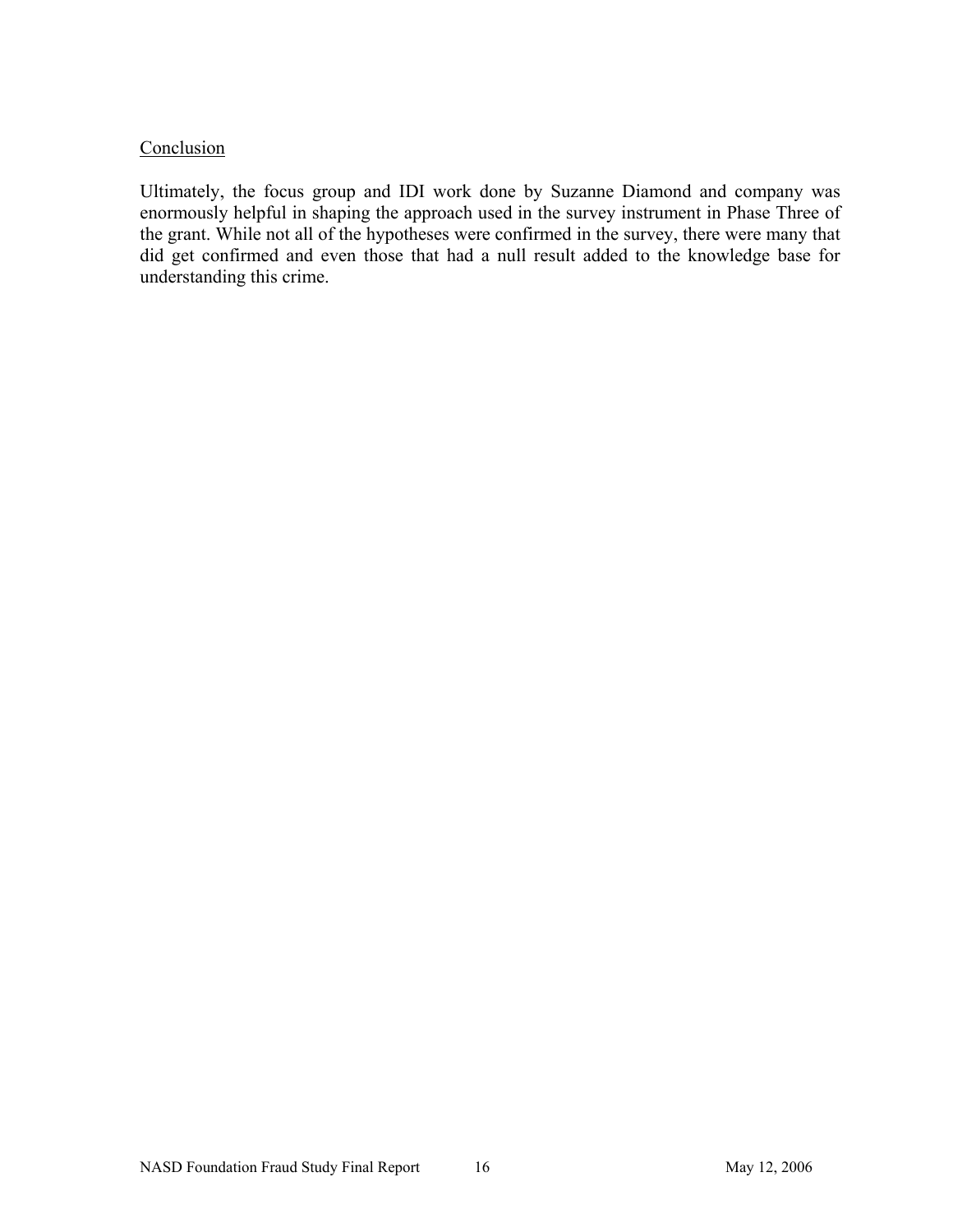## Phase Three – Survey of Victims and Non-Victims

We developed a 79 question survey based on the focus group research and extensive review of the literature. It was administered to 150 randomly-selected adults over the age of 45 and 165 verified investment and lottery fraud victims. An annotated version of the questionnaire with complete results and significance tests for selected questions can be found in Appendix Three of this report. In this section, we will focus on three major findings that seem to have the most implications for addressing consumer fraud in the future.

- **1. Financial Literacy and Fraud Victims**
- **2. Profile of the Investor Victim**
- **3. Profile of the Lottery Victim**

## **1. Financial Literacy and Fraud Victims**

How financial literacy relates to investor fraud is a question that seems particularly relevant in 2006. There are thousands of financial literacy programs in the U.S., all offering similar content designed towards a single end: improve American's understanding of finances and financial markets in order to improve their future financial well-being.<sup>10</sup> Everyone from Warren Buffett to Alan Greenspan has championed the cause of improving financial literacy as a key to America's future. It is axiomatic that the more one knows about a subject, the better one's chances are of succeeding at it.

When it came to investigating differences between victims and non-victims of investment fraud, a major hypothesis was that victims of fraud knew less about concepts related to investing than non-victims and consequently would score significantly lower on financial literacy questions than non-victims. The most surprising finding of the entire study was that just the opposite was true: victims outscored non-victims by a statistically significant margin. Investment fraud victims answered 57.75% of the eight questions correctly compared to the non-victims who answered 41.00% of the questions correctly. Lottery fraud victims scored the lowest on the financial literacy questions at 31.53%.

#### Likely Active Investors

In order to probe more deeply on this question, we constructed a measure than would identify "likely active investors" among the group of non-victims. This was done to determine if the main reason for the surprising result was that the non-victim population had a significant number of individuals who were not active investors. The "Likely Active Investor" (LAI) measure was created by identifying questions in the survey that have been shown to predict active investor status in previous research. Studies by AARP and the Securities Investor Protection Corporation found that income, education and the existence of an individual having a retirement plan were highly predictive of them being active investors.<sup>11</sup> We analyzed survey results for those three questions and added questions about their use of financial planners and stockbrokers. The five questions were as follows: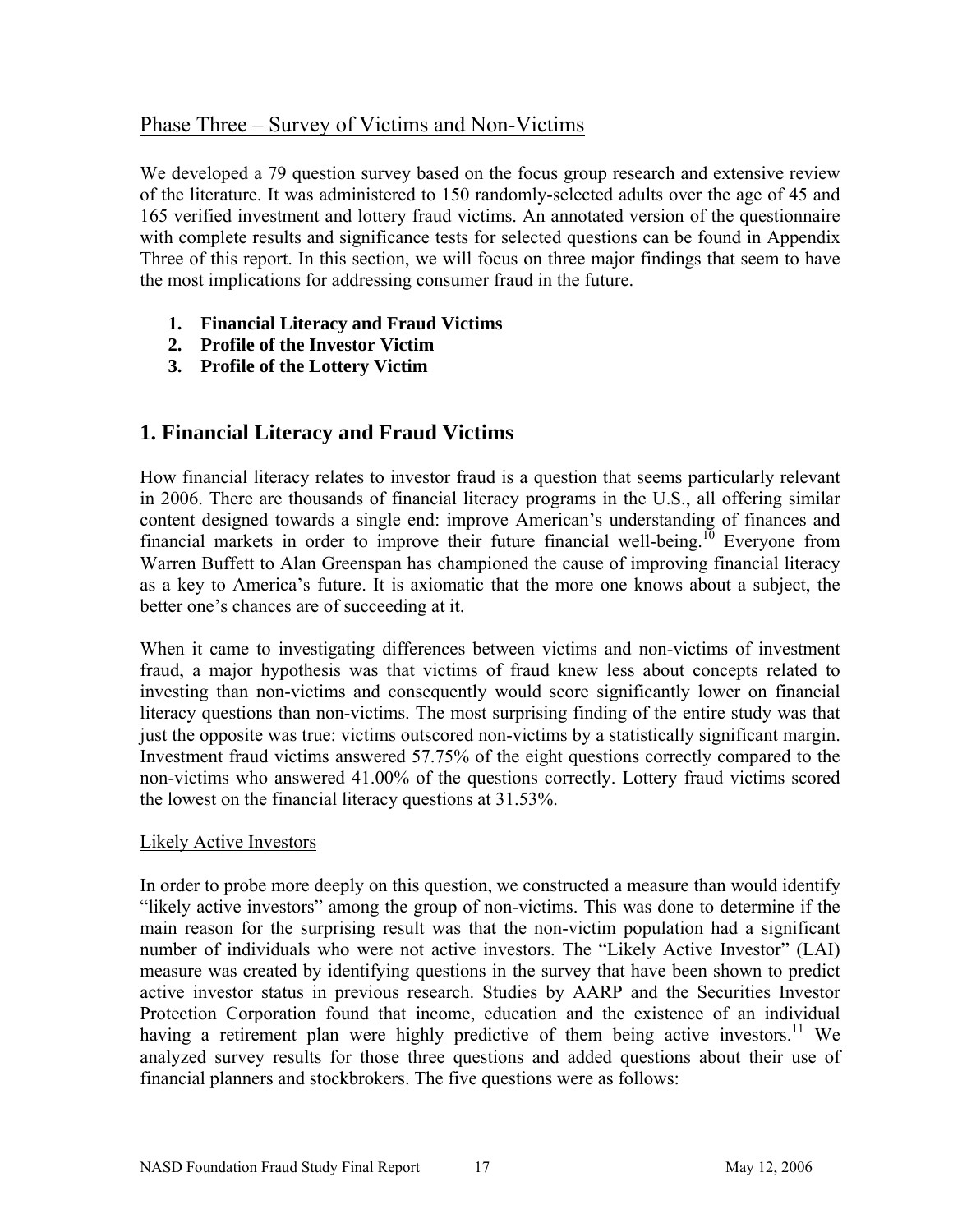- Q.43 Before you made the investment did you consult a Financial Planner?
- Q.46 Before you made the investment did you consult a Stock Broker?
- Q.56/58 I have developed a retirement plan that will provide financial resources that go beyond just relying on Social Security.
- Q.D6 Education (College degree or higher)
- Q.D9 Income (earn more than \$75,000/year)

We then identified individuals within the non-victim population who answered affirmatively to at least two of these questions  $(N=73)$  and this became the subgroup called "Likely Active" Investor." The scores for this subgroup were then analyzed across the entire survey. For financial literacy, the overall average score for the LAI group was 48.29% correct. While higher than the scores for the non-victim group as a whole  $(41.00\%)$  the LAI group still scored lower than the investment fraud victim group (57.75%.) Below are the eight financial literacy questions and the scores for the investment fraud victims, all non-victims, likely active investors and lottery victims.

Question 59. The APR (annual percentage rate) is the most important thing to look for when comparing credit card offers. **True.**

Question 60. Over a 40 year period, which do you think gave the highest return? Bonds, stocks, bank savings account, IRA, no answer? **Stocks.**

Question 61. With compound interest, you earn interest on interest in addition to your principle. **True**

Question 62. When an investor diversifies his or her investment, does the risk of losing money decrease, increase or stay the same? **Decrease.**

Question 63. Mutual funds pay a guaranteed rate of return. **False**.

Question 64. A no-load mutual fund involves no sales charges or other fees. **False.**

Question 65. What happens to bond prices when interest rates go up? Do bond prices fall, remain the same or go up? **Fall.**

Question 66. Which do you consider the most important factor in selecting a loan? The overall interest rate or the monthly loan payment? **The overall interest rate.**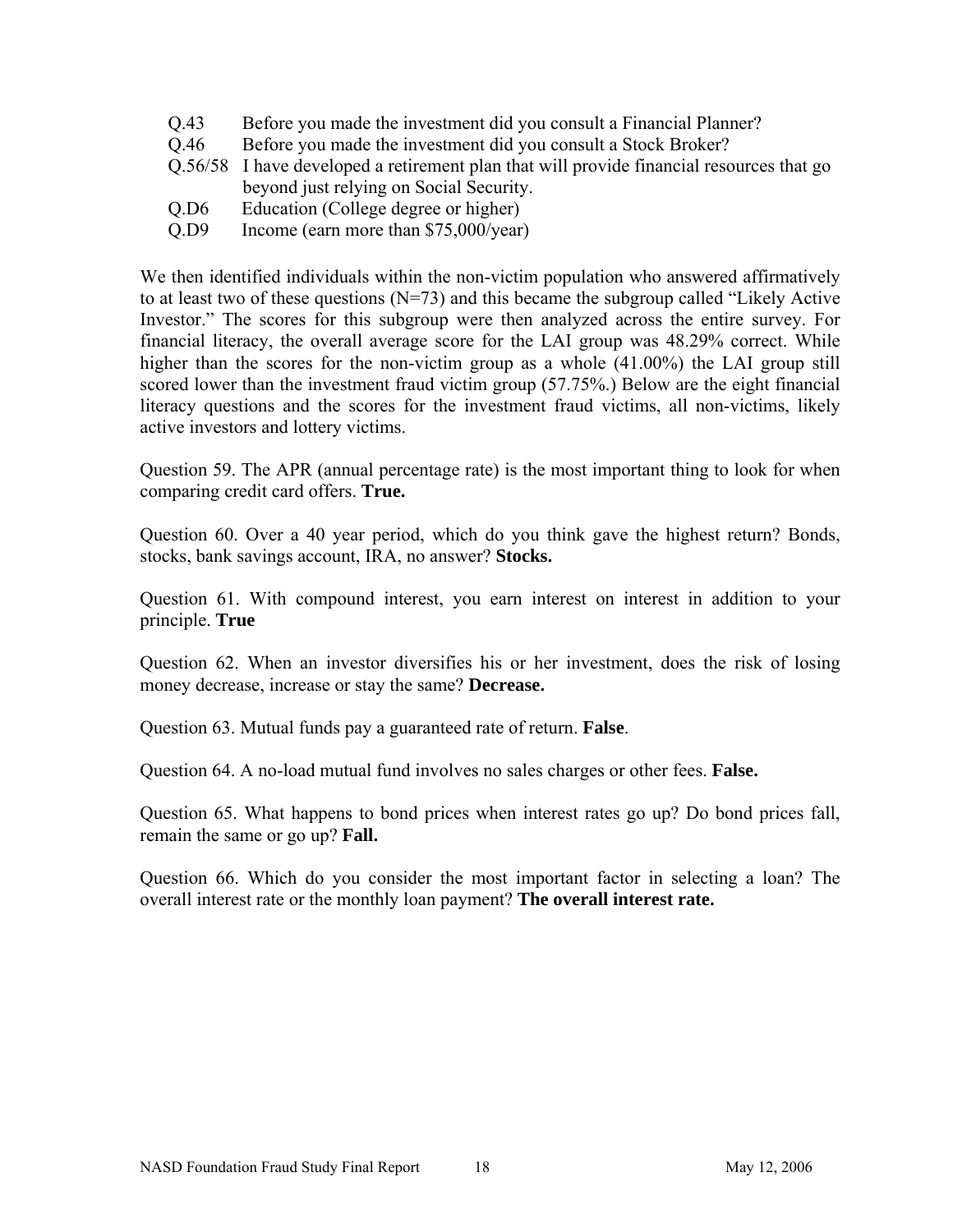|       | All Non-Victims | <b>LAI Non-Victims</b> | Invest. Victims | <b>Lottery Victims</b> |
|-------|-----------------|------------------------|-----------------|------------------------|
| Q.59  | 49.33%          | 38.36%                 | 49.30%          | 51.06%                 |
| Q.60  | 32.67%          | 45.21%                 | 57.75%          | 12.77%                 |
| Q.61  | 60.67%          | 75.34%                 | 73.24%          | 59.67%                 |
| Q.62  | 28.67%          | 38.36%                 | 33.80%          | $9.57\%$               |
| Q.63  | 39.33%          | 54.79%                 | 73.24%          | 30.85%                 |
| Q.64  | 21.33%          | 23.29%                 | 45.07%          | 37.23%                 |
| Q.65  | 26.67%          | 35.62%                 | 53.52%          | 6.38%                  |
| Q.66  | 69.33%          | 75.34%                 | 76.06%          | 44.68%                 |
| Total | 41.00%          | 48.29%                 | 57.75%          | 31.53%                 |

An analysis of variance showed significant differences between the groups' mean number of correct answers,  $(F (3,380) = 19.643, p = .000.)$  Post-hoc analyses show that investment victims answered significantly more questions correctly than non-victims, (q=-1.3397, p=.000.) Investment victims also scored significantly higher than did likely active investors,  $(q= .7567, p = .059.)$  Lottery victims scored significantly lower than the non-victims,  $(q=.7689, p=.008.)$ 

#### Implications

There is no question that increased financial literacy can help individuals thrive in the marketplace and that increased understanding of the mechanics of investment and loan vehicles will take on even more importance in the future as more and more Americans are forced to enter the investment markets.<sup>12</sup> The finding here that a random sample of the general population got less than half of the financial literacy questions correct and the investment fraud victims got slightly more than half correct means there is more work to do in general in educating investors on financial literacy.

However, this research also points to a possible limitation that exists in terms of the role increased financial literacy might play in preventing fraud. If the pattern identified had been that non-victims scored higher on financial literacy than victims, there would be some reason to think financial literacy has a possible deterrent effect on fraud. But because the victims in this study actually outscored the non-victims by almost 27 percentage points and the likely active investors by almost 20 percentage points, it raises some questions about the role of such programs in deterring fraud.

Only time and more research will tell us for sure what might be going on here but there are at least three possible explanations:

**1. The Knowing-Doing Gap.** One is what Stanford Business School professor Jeffrey Pfeffer calls the "knowing-doing gap."<sup>13</sup> Investors may actually have enough knowledge about financial investments to avoid trouble, but for some reason they do not employ that knowledge when it is needed the most.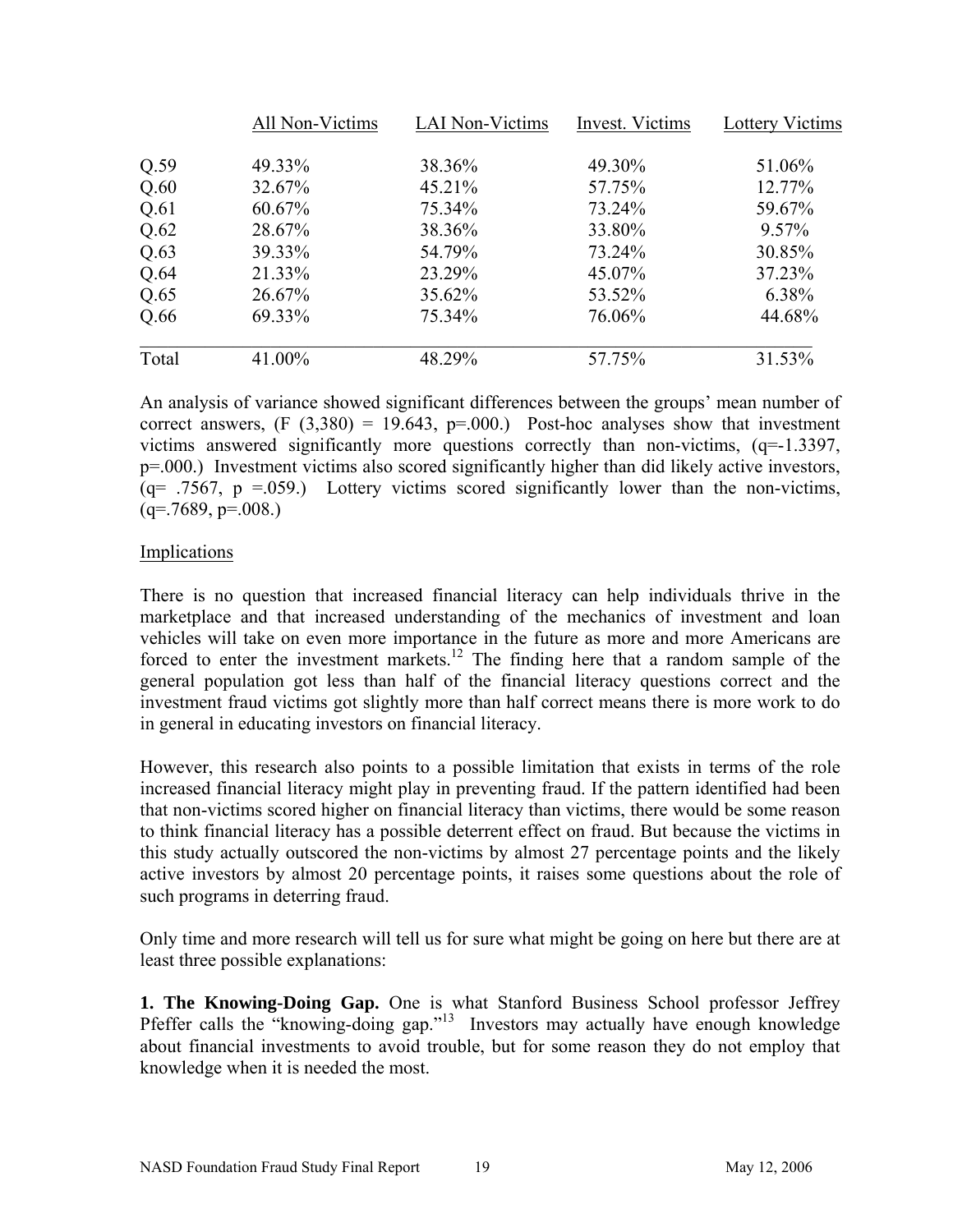**2. The Expert Snare.** Another possibility is that the investment fraud victims who scored the highest on financial literacy tests may actually be vulnerable by virtue of their financial knowledge. In previous work, we have written about an influence tactic called the "Expert Snare" in which the con criminal praises the victim for his or her expertise. Since most people like others to think of them as experts, this puts the victim in the position of not wanting to ask tough, probing questions and be accused of not knowing the answer.<sup>14</sup> This makes the swindle easier for the con criminal.

**3. Low Persuasion Literacy.** A third possibility, and one we believe may be the most plausible explanation, is that having content knowledge of the nuts and bolts of financial instruments and investing may help one make better investing decisions with legitimate brokers, but it doesn't inoculate them from the persuasion tactics used by con criminals. If this is the case, one clear implication is that financial literacy education should be broadened to include fraud prevention and persuasion education.

## **2. Profile of the Investment Fraud Victim**

Now that we have reviewed how victims and non-victims differ in the area of financial literacy, we will explore what the rest of the data reveals about each type of victim. Below is an analysis of findings relating to investment fraud victims.

#### **a. Investment victims are demographically quite different than non-victims.**

The present study finds that investment victims tend to have a different demographic profile than the general population. Among them are gender (more men than women), living situation (less alone), marital status (more married), educational attainment (more educated), and income (higher levels of income). The following table summarizes these differences and provides the values for the significance tests used to compare victims to non-victims. For data with interval variables, ANOVAs were calculated; for data with nominal variables, chisquares were calculated.

| Characteristic                        | Non-Victim | Invest. Victim | $\frac{q}{q}$ or $\chi^2$ value | p-value   |
|---------------------------------------|------------|----------------|---------------------------------|-----------|
| Gender (% female)                     | 54.00%     | 35.21%         | $\gamma^2 = 6.816$              | $\leq 01$ |
| Living Situation $(\%$ live alone)    | 41.22%     | 28.17%         | $\chi^2 = 11.156$               | < 0.01    |
| Married (% married or living as       | 44.97%     | 69.01%         | $\chi^2$ = 3.505                | < 0.05    |
| married)                              |            |                |                                 |           |
| Education (% college degree or        | 37.24%     | 68.57%         | $q = 6419$                      | < 0.01    |
| more)                                 |            |                |                                 |           |
| Income $\frac{6}{6}$ less than \$30K) | 43.64%     | 25.86%         | $q = 9044$                      | $\leq 01$ |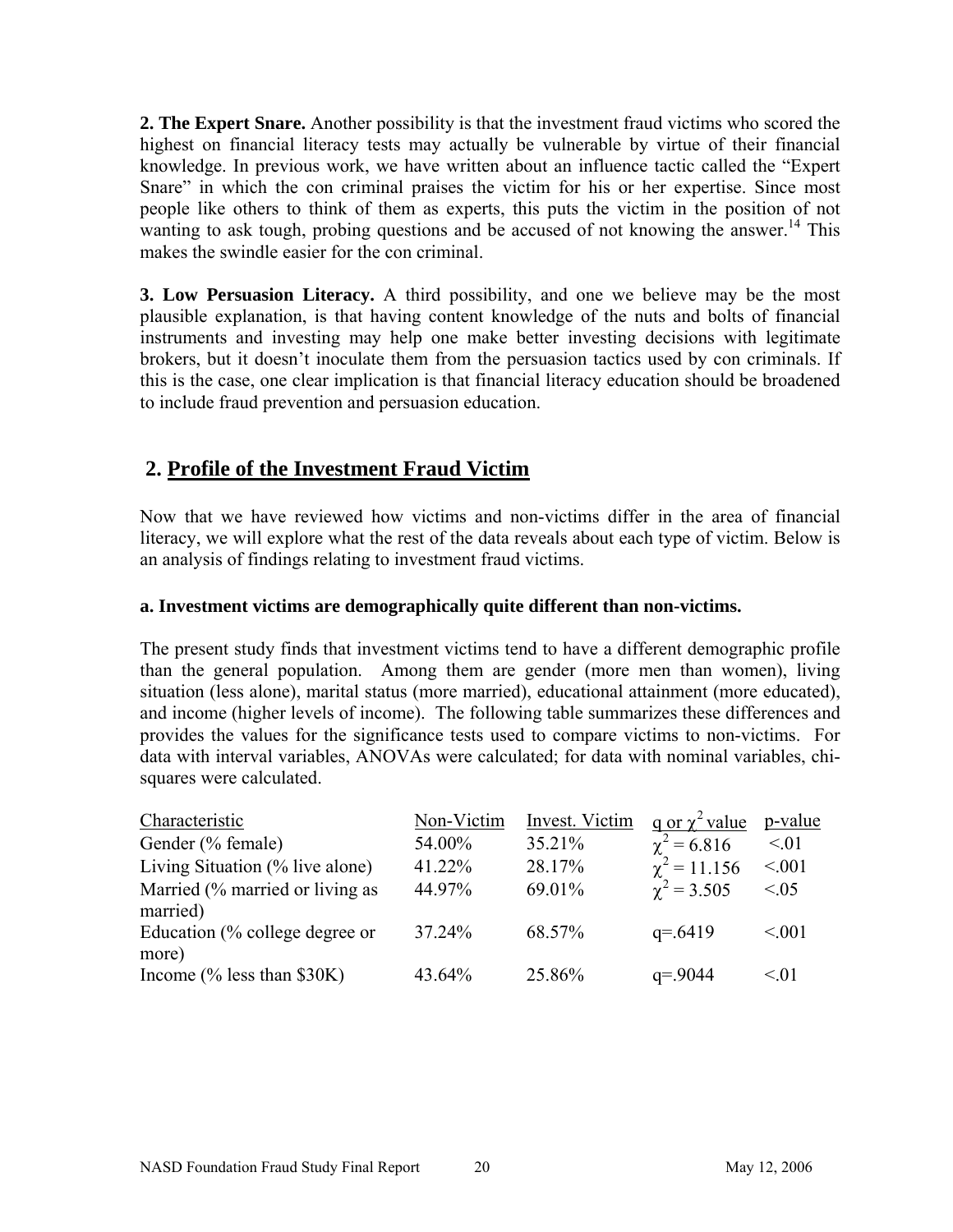#### **b. Investment fraud victims are more likely to have had more negative life events than non-victims.**

As we mentioned in Phase Two of the report, there was anecdotal evidence from a number of the victims in the focus groups that they had had significant negative life events occur in the recent past that have made life difficult. The hypothesis that was generated from this observation was that victims of investment fraud have had more negative life events occur to them than non-victims. In order to explore this hypothesis, we asked a battery of 25 questions and asked respondents to indicate on a scale of 1 to 7 how difficult each negative life event was for them or if it "did not apply" at all.

Once answered, we set about to determine if investment fraud victims had experienced a significantly greater number of these events compared to non-victims from the general population. Below is a chart summarizing those life events for which a statistically significant difference was found. For each question, the percentage of individuals experiencing the given stressor is given for non-victims and victims. The values were compared using a chi-square test; the chi-square test value, as well as the p-value are also given in the table.

#### Investment Fraud Victims

| Question                               | Non-Victims | Victims | $\gamma^2$ Value | p-value   |
|----------------------------------------|-------------|---------|------------------|-----------|
| 7. Foreclosure on a mortgage or loan   | $2.01\%$    | 10.00%  | 6.97             | $\leq 01$ |
| 8. Recent loss of employment           | 9.33%       | 22.54%  | 7.16             | < 01      |
| 9. Negative change in financial status | 23.33%      | 36.62%  | 4.14             | < 0.05    |
| 12. Problems with the upkeep of your   | 28.19%      | 42.86%  | 4.64             | < 0.05    |
| home                                   |             |         |                  |           |
| 19. Problems with transportation or    | 24.83%      | 43.66%  | 7.98             | $\leq 01$ |
| traffic                                |             |         |                  |           |
| 20. Problems with troublesome          | 14.77%      | 34.29%  | 10.94            | < 0.01    |
| neighbors                              |             |         |                  |           |
| 22. Legal problems                     | 10.74%      | 21.43%  | 4.48             | < 0.05    |
| 26. Had a serious illness or injury    | 36.24%      | 52.11%  | 4.99             | < 0.05    |
| yourself                               |             |         |                  |           |
| 27. Developed a condition that limits  | 43.62%      | 65.67%  | 8.99             | < 01      |
| your physical abilities                |             |         |                  |           |
| 28. Had a serious illness or injury in | 30.67%      | 43.66%  | 3.56             | 10        |
| the family                             |             |         |                  |           |

#### **Implications**

As we move in the direction of trying to develop measures that might predict vulnerability to investment fraud, identifying particular negative life events that investment fraud victims uniquely experience will add to the discussion. Further research needs to be done to determine precisely what if any causal connection may exist between victimization and the presence of these life events.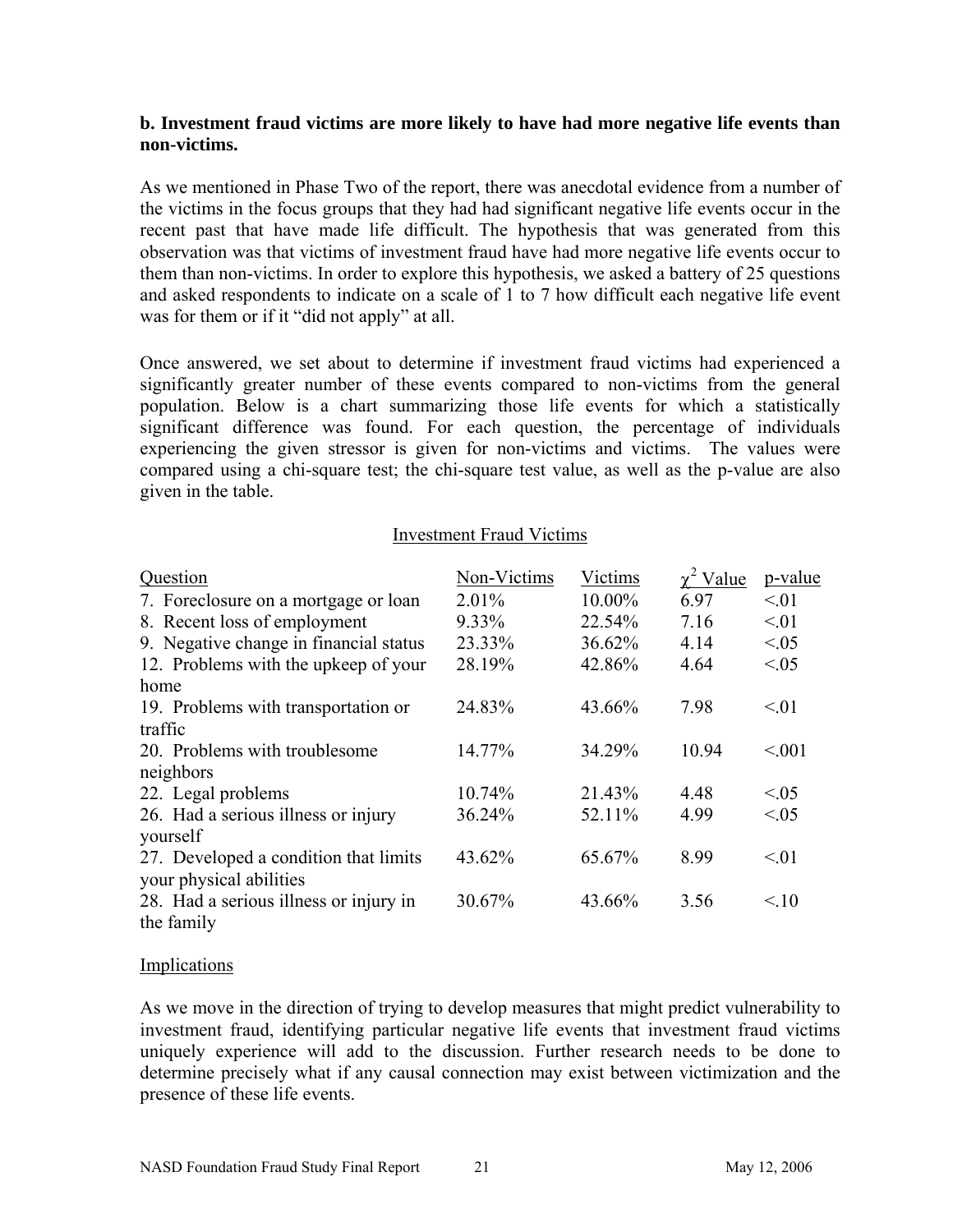#### **c. Investment fraud victims are more likely to rely on their own experience and knowledge when making investment decisions.**

Earlier studies found that investment fraud victims tended to have a personality that was very self-reliant and self-deterministic.<sup>15</sup> One study found investor victims had a higher "internal" locus of control," meaning they felt their fate in life was all up to them. This study affirms that finding. The investment fraud victims were more inclined to agree with the statement "I rely on my own experience and knowledge to make financial decisions" than the non-victim population,  $(\chi^2 (1, 215) = 5.80, \text{ p} < 0.025)$ . Similarly, the investment fraud victims were more likely to agree with the statement than the likely active investors, identified above,  $(\chi^2(1,$  $142$ ) = 10.20, p < 01.)

#### **Implications**

This characteristic may have the effect of isolating victims or causing them to rely on their own judgment when getting advice from others might be more appropriate.

#### **d. Investment fraud victims are more likely to listen to sales pitches.**

The literature on consumer fraud suggests fraud victims may make themselves vulnerable by their willingness to listen to sales pitches.<sup>16</sup> This study affirms that finding. We found that investment fraud victims were more likely than non-victims or likely active investors, to say that they would listen to a pitch over the phone or at a free seminar. When asked if they had read materials they received in the mail or over the phone from sales agents that they did not previously know, victims were more likely than non-victims to say yes,  $(\chi^2(1, 215) = 3.80,$ p<.10.) Similarly victims were more likely than likely investors to say yes,  $(\chi^2(1, 141) =$ 5.19, p<.025.) When asked if they had attended a free investment seminar, victims were more likely than non-victims to say yes,  $(\chi^2(1, 214) = 8.01, \text{ p} < 0.01)$  Victims were also more likely than likely active investors to say yes,  $(\chi^2 (1, 140) = 5.14, p < 0.025)$ 

This increased willingness to listen to unknown callers was further demonstrated by the survey itself when both investment and lottery fraud victims were more willing to answer the survey questions than the non-victims. Specifically, 78.1% of the non-victims refused to answer the survey whereas only 50.2% of the investment victims and 58.8% of the lottery victims refused to answer the survey. These findings imply an increased willingness to be exposed to all kinds of sales pitches including fraudulent ones.

#### Implications

The extent to which con criminals bombard prospective victims with a barrage of complex and sophisticated persuasion tactics as we saw in Phase One of this report, together with the finding that victims tend to be more open to listen to such sales pitches, creates a kind of perfect storm in which the victim has little chance of surviving. These new findings about investors should be built into any programmatic efforts to prevent such exploitation. Investors should be warned that such openness to sales pitches, without some education and training about the effects it can have on decision-making, can leave them highly vulnerable.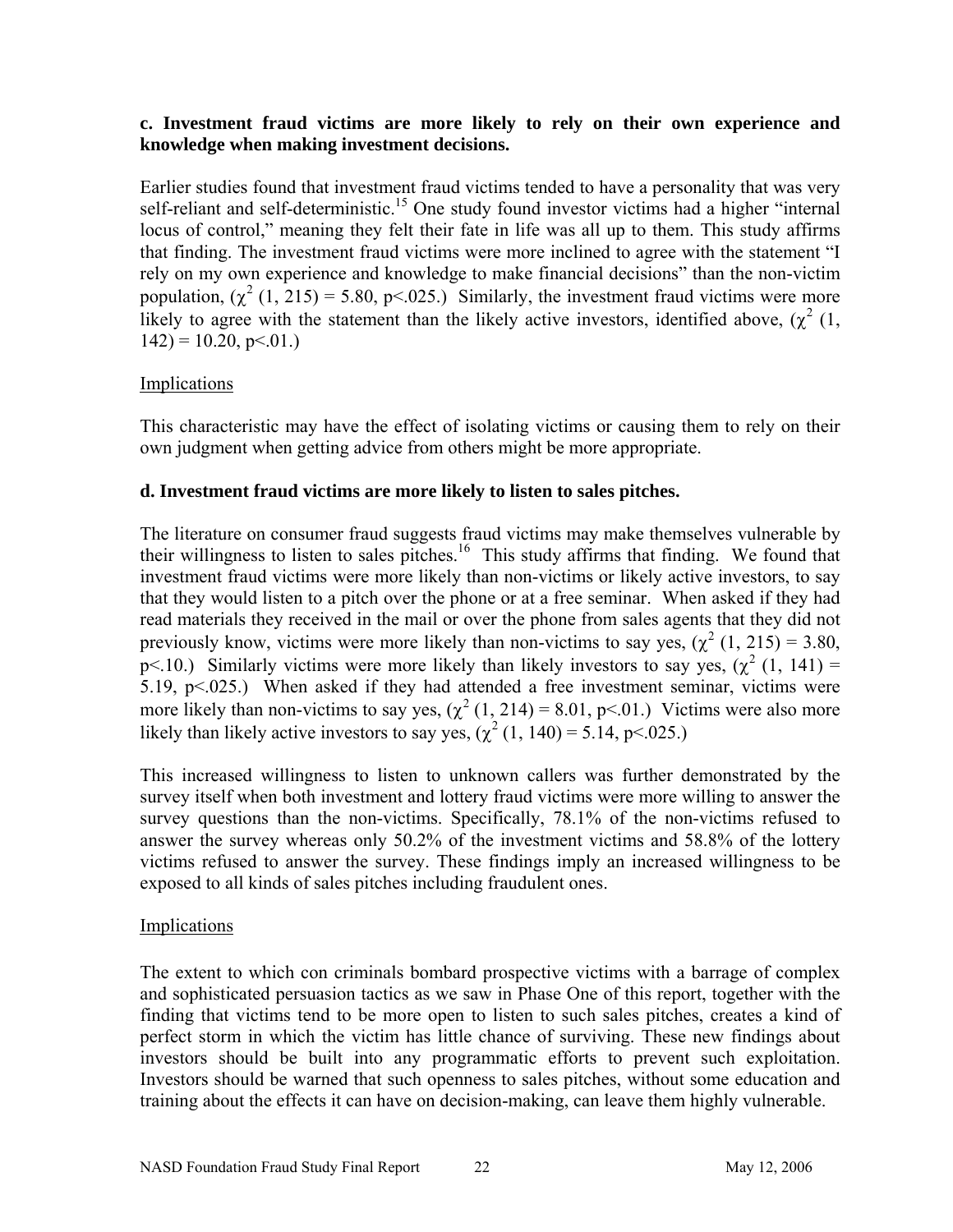#### **e. Investment fraud victims are more optimistic about the future.**

In terms of psychological outlook, investment fraud victims were more optimistic than nonvictims by virtue of their tendency to disagree with the statement, "Despite what people say, the lot of the average person is getting worse, not better." Analysis of Variance found significant differences between groups,  $(F (3,361) = 5.279, p=001.)$  Post-hoc analysis revealed that investment victims were significantly more optimistic than non-victims  $(q=.5612, p=.008)$ .

#### Implications

Such optimism does not create vulnerability in and of itself but may contribute to a kind of "wishful thinking" mentality that could be exploited by a skilled con criminal.

#### **f. Investment and lottery victims dramatically under-report fraud.**

Previous fraud studies have shown that victims often are not reliable reporters when it comes to being defrauded.<sup>17</sup> This study sought to identify ways to get the highest rate of selfreporting by asking the same victimization question several different ways. Since the victims had all lost a minimum of \$1,000 and that loss had been verified, anything short of 100% reporting of fraud would constitute under-reporting. The rates of self-identification ranged from a low of 20% to a high of 60% of respondents admitting they had been taken.

#### Implications

This research affirms previous findings that surveys that ask people to self-report their experiences as victims of fraud are likely to record rates significantly below the actual rates experienced due to under-reporting.

## **4. Profile of the Lottery Victim**

The following section will describe how the lottery victims in this study differ from the general population of non-victims on a variety of demographic factors and in response to questions on the survey. The hope is that identifying how lottery victims are unique will move us in the direction of being able to develop an index or measure that might predict vulnerability to future victimization.

#### **a. Lottery victims are demographically quite different than non-victims.**

Previous research conducted by AARP found that lottery victims had a particular and unique set of characteristics.<sup>18</sup> Among them were gender (more women than men), age (more over 75 years old), marital status (more widows), living situation (more living alone) and education (fewer with college degrees.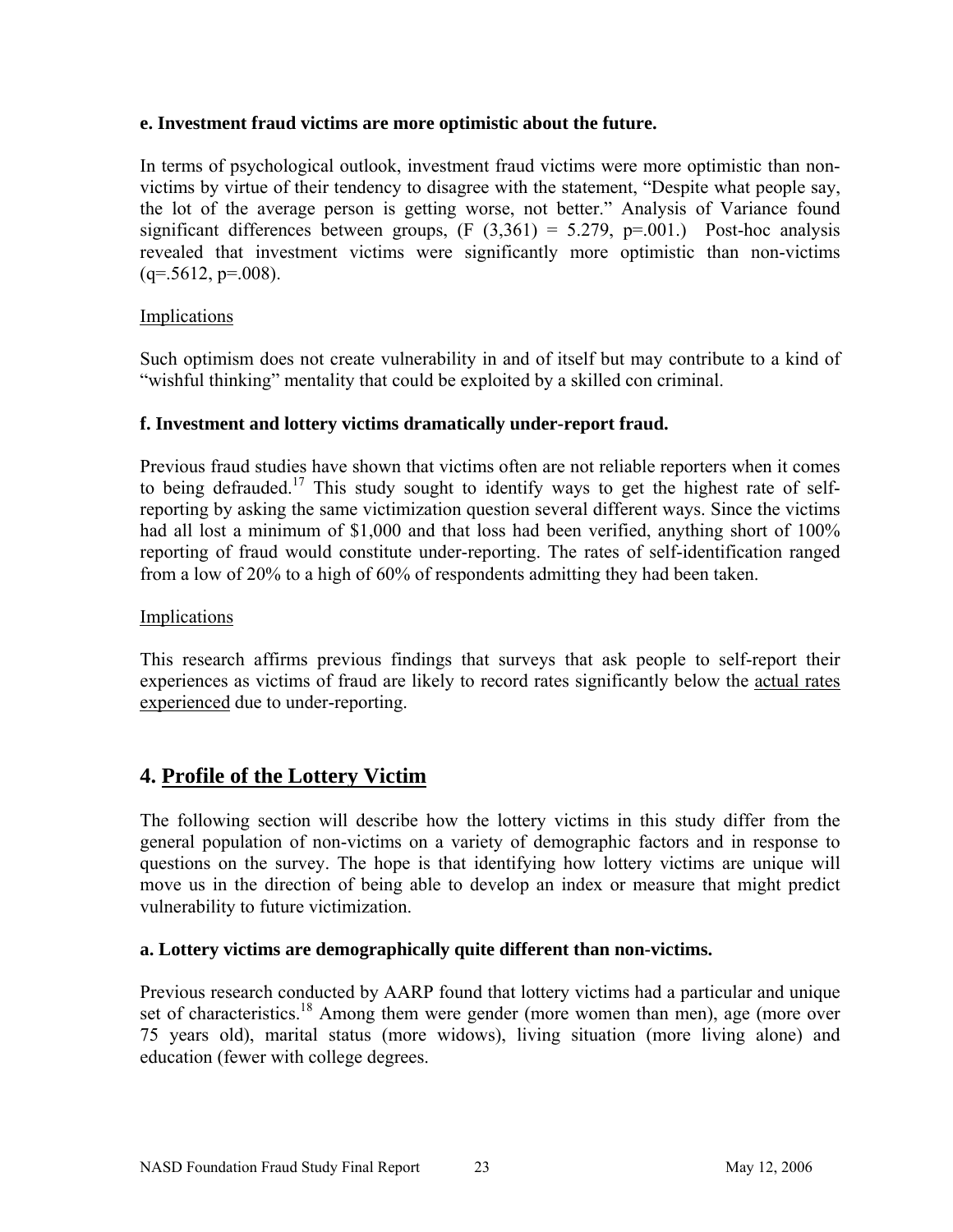The present study affirmed that lottery victims are older, are less likely to be married, more likely to be living alone, and have less education than non-victims.

| Characteristic                | Non-Victim | Lottery Victim | q or $\chi^2$ value | p-value         |
|-------------------------------|------------|----------------|---------------------|-----------------|
| Age $(\%$ over 75)            | 27.03%     | 38.30%         | $q = 390$           | < 0.025         |
| Living Situation (% living)   | 41.22%     | 56.99%         | $\chi^2 = 5.70$     | < 0.025         |
| alone)                        |            |                |                     |                 |
| Married (% married or living) | 44.97%     | 30.77%         | $\gamma^2 = 4.76$   | ${}_{\leq 0.5}$ |
| as married)                   |            |                |                     |                 |
| Education (% college degree)  | 37.24%     | 23.66%         | $q = 3552$          | < 10            |
| or more)                      |            |                |                     |                 |
| Income $%$ less than \$30K)   | 43.64%     | 61.84%         | $q = 9713$          | < 0.01          |

#### Implications

These differences in and of themselves are less significant than the fact that they together present a replicated demographic profile of the typical lottery victim. The AARP study that found these same characteristics of lottery victims was done in 2002 and looked at a completely different set of 310 lottery victims, yet the same profile emerged. This will be an important finding in trying to develop measures to predict vulnerability in the future.

#### **b. Lottery fraud victims are more likely to have had more negative life events than nonvictims.**

We did the same analysis with lottery victims that we did with investment fraud victims regarding the existence of negative life events. The findings overall were that lottery victims had a statistically-significant higher number of negative life events compared to the nonvictim population.  $(q=1.110, p=.000)$ .

When the data for individual negative life events was analyzed, fourteen events emerged as being statistically significant for lottery victims. For each question, the percentage of individuals experiencing the given stressor is given for non-victims and victims. The values were compared using a chi-square test; the chi-square test value, as well as the p-value are also given in the table. Those events are listed as follows: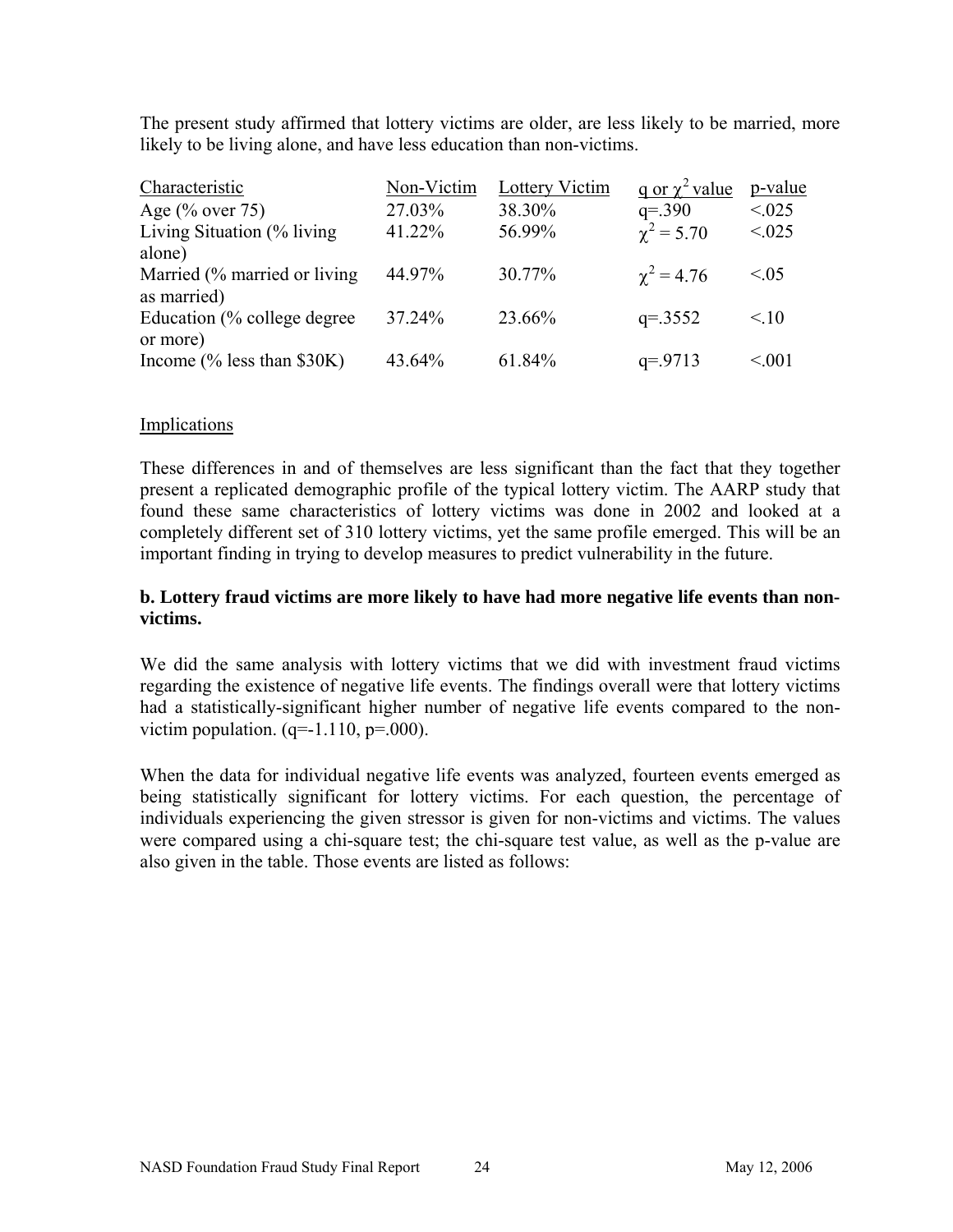#### Lottery Fraud Victims

| Question                                        | Non-<br>Victims | Victims | $\chi^2$ Value | p-value |
|-------------------------------------------------|-----------------|---------|----------------|---------|
| Q6. Income decreased                            | 33.33%          | 44.09%  | 2.834          | 10      |
| Q7. Foreclosure on a mortgage or loan           | 2.01%           | 6.45%   | 3.150          | 10      |
| Q9. Negative change in financial status         | 23.49%          | 76.19%  | 20.10          | < 0.01  |
| Q10. Concerns about owing money                 | 34.00%          | 61.29%  | 17.32          | < 0.01  |
| Q11. Concerns about money for                   | 42.28%          | 60.22%  | 7.37           | < 01    |
| emergencies                                     |                 |         |                |         |
| Q12. Problems with the upkeep of your           | 28.19%          | 44.09%  | 6.42           | <05     |
| home                                            |                 |         |                |         |
| Q13. Concerned about money for basic            | 30.00%          | 51.61%  | 11.351         | < 0.01  |
| necessities                                     |                 |         |                |         |
| Q19. Problems with transportation or            | 24.83%          | 35.48%  | 3.160          | 10      |
| traffic                                         |                 |         |                |         |
| Q21. Concerned about being lonely               | 21.48%          | 38.71%  | 8.417          | < 01    |
| Q22. Legal Problems                             | 10.74%          | 26.88%  | 10.604         | < 01    |
| Q23. Minor violations of the law                | 4.03%           | 9.68%   | 3.145          | 10      |
| Q24. Death of a spouse or partner               | 8.72%           | 35.48%  | 26.63          | < 0.01  |
| Q25. Had a serious illness or injury            | 36.24%          | 53.19%  | 6.76           | < 01    |
| yourself                                        |                 |         |                |         |
| Q26. Problems with children or<br>grandchildren | 18.79%          | 29.03%  | 3.419          | 10      |

#### Implications

Once again, as we seek to develop measures to predict vulnerability, the fact that the lottery victim pool had significantly different experiences with negative life events will inform how we predict vulnerability in the future.

#### **c. Lottery victims are more religious than non-victims.**

We found that lottery victims were more likely to say they were "very religious" or "extremely religious" (56.38%) than non-victims (34.00%). Analysis of variance tests found that lottery victims were significantly more religious than non-victims,  $(F (3,368) = 4.486)$ ,  $p=.000; q=.4056, p=.035$ ).

#### **Implications**

This is just another characteristic difference of lottery victims that needs to be considered. This demographic was tested in the study because anecdotally we had interviewed so many con criminals who said the victim's religiosity was a factor in how they persuaded them to turn over the money.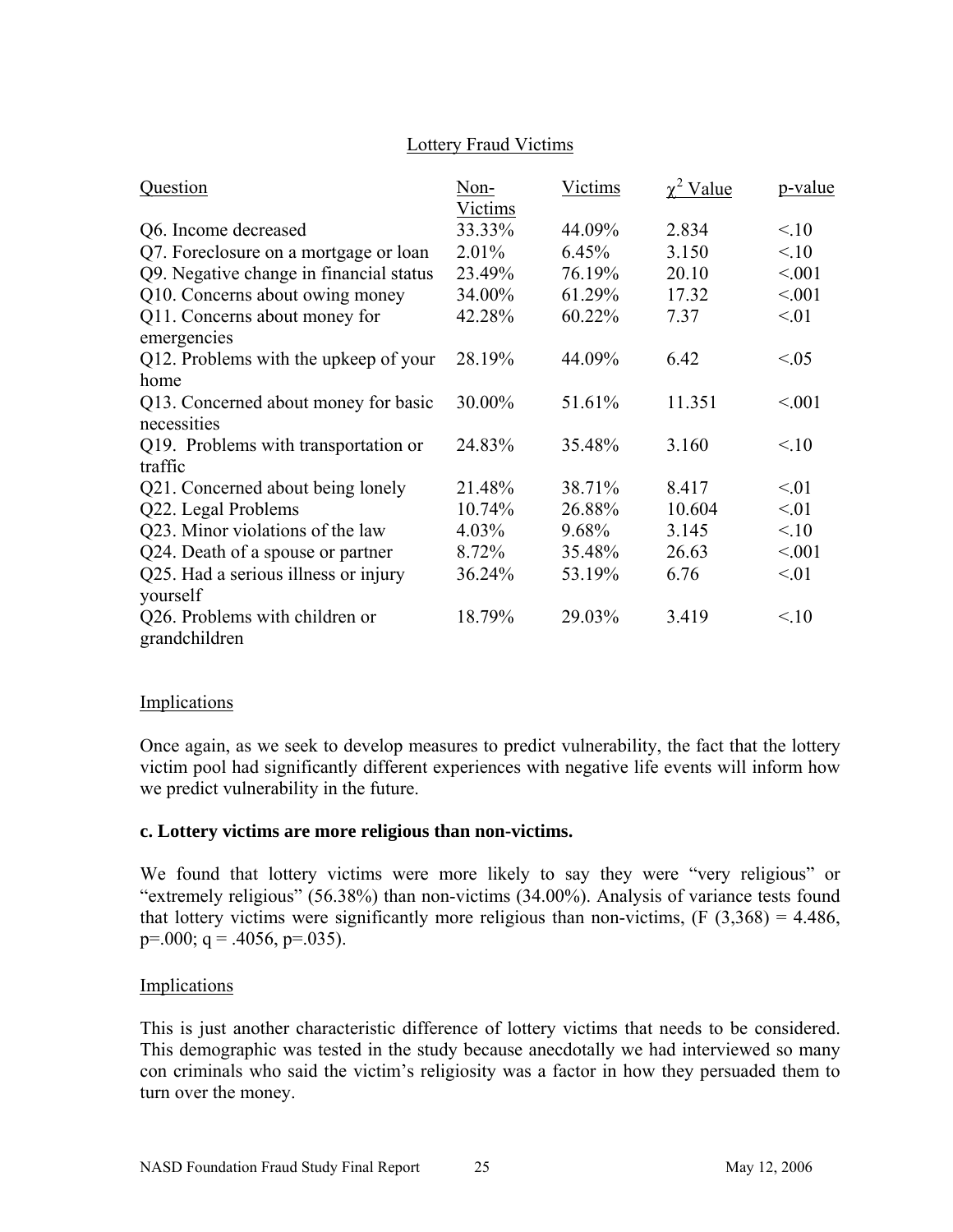#### **d. Lottery victims are more likely to read materials or listen to sales agents whom they do not know.**

We found that lottery victims are more likely to say they are open to hearing from sales people they do not know about various offers. Question 49 reads "Before you make an investment, do you read materials you receive in the mail or over the phone from sales agents that you may not have previously known? The lottery victims were significantly more likely to answer yes to this question than the non-victims,  $(\chi^2 (1,233) = 2.920, p < 10.)$ 

#### Implications

This is simply a warning signal that openness to sales pitches from previously unknown sales people might expose the victim to more exploitation.

#### **e. Lottery victims are more likely to have more debt than non-victims.**

One of the measures of this is question 37 which asked about use of credit cards: "Which of the following statements best describes your use of credit cards? Lottery victims were more likely to answer "typically pay the minimum each month and revolve the debt,"  $(F (3,378) =$ 3.346, p=.002; q=.3828, p= .002.)

#### Implications

This result is a clue about why the lottery victims might have been inclined to believe a caller who told them they had just won the lottery. The existence of financial problems and debt is present throughout the lottery victim's responses in this survey and may be another way to predict vulnerability to fraud.

#### **f. Lottery victims are more likely to feel like they should live for the moment.**

The survey asked the question, "Nowadays, a person has to live pretty much for today and let tomorrow take care of itself." We found the lottery victims were significantly more likely than the non-victim population to agree with this statement,  $(F (3,370) = 8.628, p=000;$  $q = .7082, p = .000.$ 

#### **Implications**

This question has been used to predict impulsivity or the inability to delay gratification and could explain in part why lottery victims impulsively fall for the lottery pitch.

#### **g. Lottery victims are more likely to feel that they have not gotten what they deserved out of life.**

Lottery victims are significantly more likely to agree with the statement, "Looking over your life as a whole, would you say that in general you have gotten less than you deserve," (F  $(3,354) = 6.537$ , p=.000; q=.4348, p=.004.)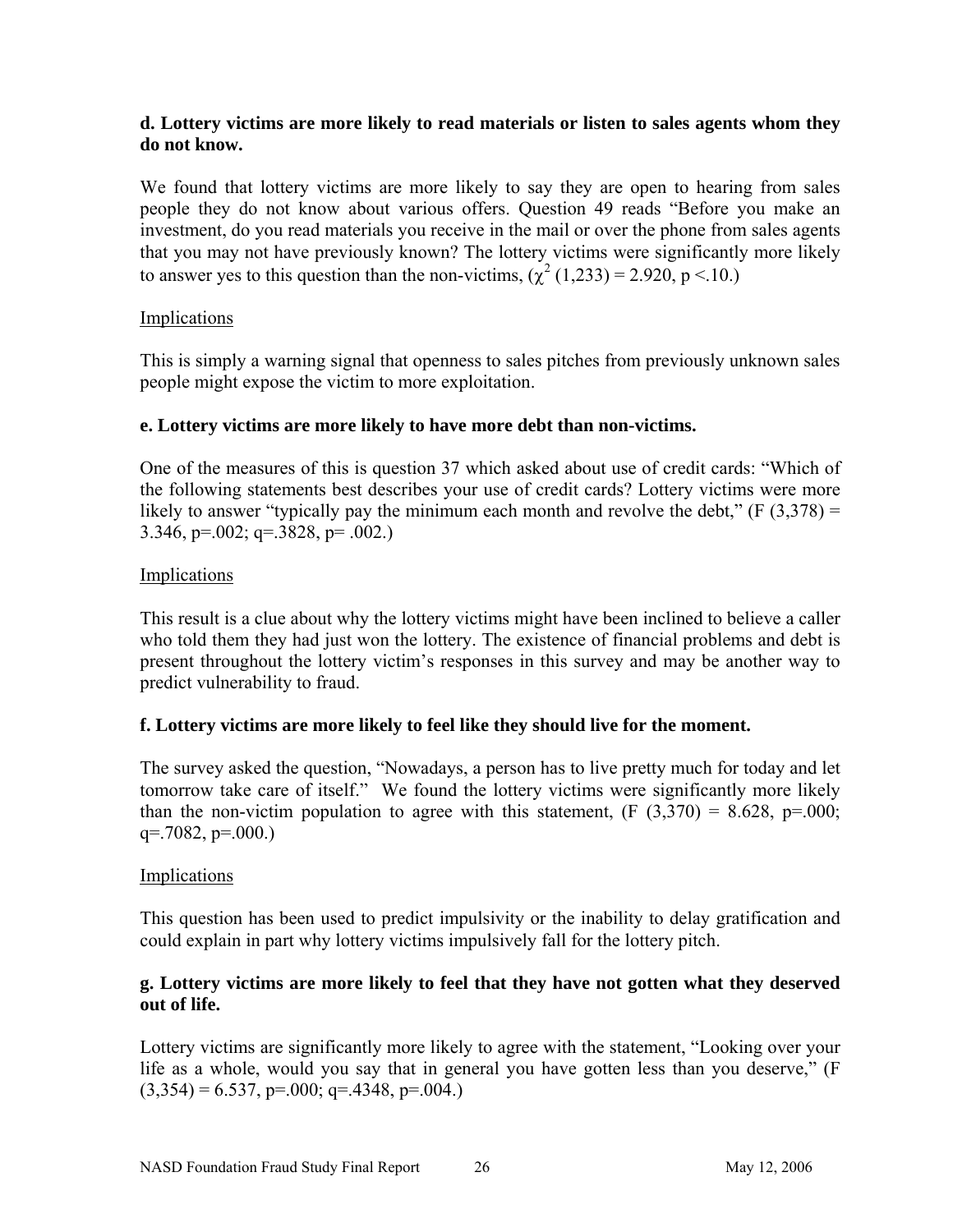#### Implications

A theory we are testing with this question is: what effect does a feeling of relative depravation have on vulnerability to fraud? That is, are those who feel relatively deprived in life more likely to take chances when offered the opportunity to win the grand prize? It is a mentality that says, "Finally, my ship has come in" and they want to believe it so badly after years of just barely getting by, that they will take risks they would not ordinarily take otherwise.

#### **h. Lottery victims were more likely to rely on their own judgment because professionals can't be trusted**.

In previous research, lottery victims were found to be the most distrusting of any victim group.<sup>19</sup> This study affirms that finding. Lottery victims were more likely to agree with the statement, "When making financial decisions, it is best to usually rely on my own judgment because often professionals can't be trusted,"  $(F (3,370) = 6.086, p = .000; q = .4879, p = .012.)$ A question on the survey which also supports this idea was question 51: "Before you made that investment did you rely on your own experience and knowledge?" Lottery victims were more likely to agree with this statement than non-victims,  $(\chi^2 (1,229) = 8.854, p \le 01)$ .

#### Implications

The implications of victims relying on their own judgment as opposed to that of professionals could be attributed to the fact that these people were all victims who may have relied on professionals in the past and been burned by them. What is of concern is that they may now choose to never rely on any professionals for help because of such experiences, even when there are clearly times when one needs such professionals.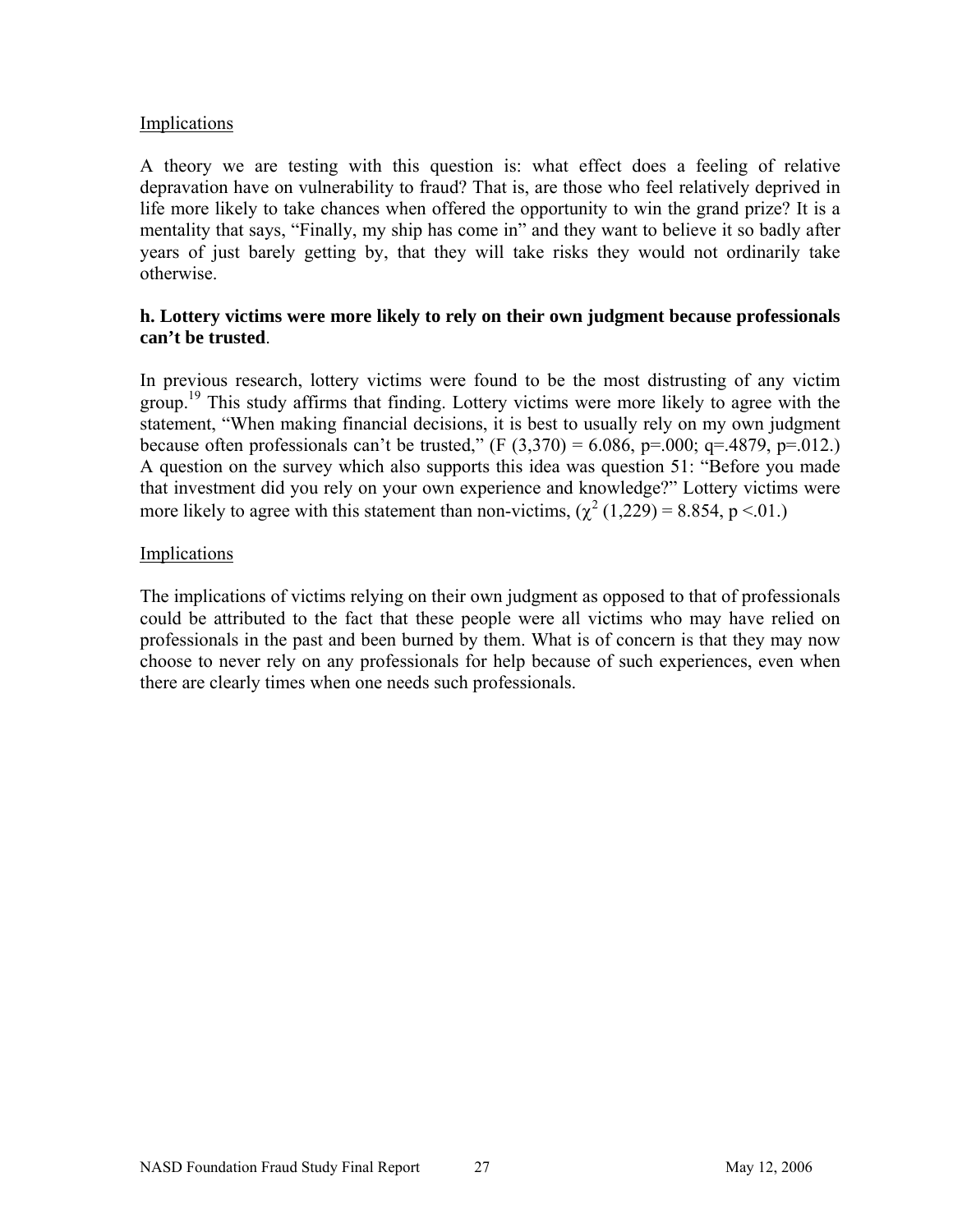## **Conclusions**

This survey answers some significant questions about the differences between non-victims and victims of investment and lottery fraud. The study also raises additional questions that should be pursued in future research. One of the significant areas of research has to do with the differences that may exist between victims and non-victims when it comes to identifying and resisting persuasion.

In several early drafts of the present study, there were a series of cognitive response questions designed to test how responsive victims and non-victims were to various persuasion tactics. These questions were cut from the survey due to survey length constraints. Below are draft questions that were cut but ultimately should be included in future surveys to begin to understand how these populations react to fraud pitches. These were adapted from actual pitches found in the undercover tape database analyzed in Phase One. The difference between level one and level two is level one simply makes the initial offer whereas level two asks for personal information as part of the pitch.

#### Omitted Cognitive Response Questions – NASD Fraud

"I'm going to read you a couple of short presentations offering various products, then I will ask you how you would respond."

#### **Level One Investment Fraud Pitch**

*This is Steven from American Income Corporation and I have a potentially lucrative investment opportunity for you. Have you ever heard of biodiesel? It is made by American farmers from soy beans and it's the latest rage in alternative fuel sources. It can run in diesel engines with little or no modifications and best of all, it burns clean which means it is friendly to the environment. We have confidential information about a company named BioFuel Inc. that is gearing up to produce biodiesel and whoever invests now will make 15 to 20 times their investment back. Can I send you information on it?* 

If you received a call like this would you be:

- a. Very interested in investing
- b. Somewhat interested in investing
- c. Not very interested in investing
- d. Not at all interested in investing

#### *Level Two Investment*

*This is Steven from American Income Corporation and I have a potentially lucrative investment opportunity for you. Have you ever heard of biodiesel? It is made by American farmers from soy beans and it's the latest rage in alternative fuel sources. We have confidential information about a company named BioFuel Inc. that is gearing up to produce biodiesel and whoever invests now will make 15 to 20 times their investment back.*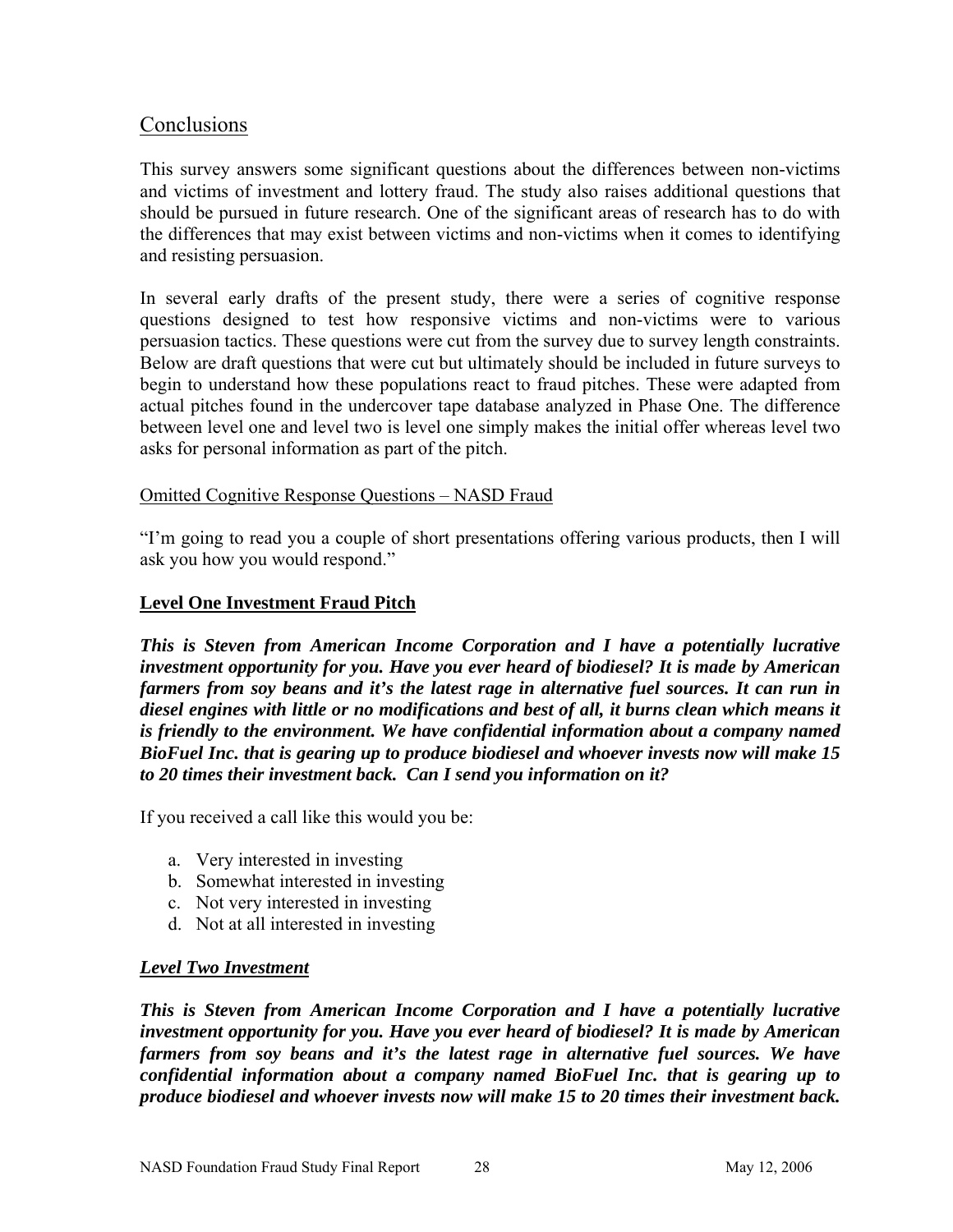*Now I have a packet of information that I willing to send you about this offer at absolutely no charge. But in order to ensure that you are serious about this, I will need to get some information from you. I will need to know a couple of quick facts about your investment portfolio and write down your date of birth and Social Security number to verify your identity.* 

If you received a call like this would you be:

- d. Very interested in investing
- e. Somewhat interested in investing
- f. Not very interested in investing
- *d. Not at all interested in investing*

## Final Recommendations

#### 1) **Teach Persuasion and Social Influence.**

A key deterrent to investor and lottery fraud might be awareness of how con criminals persuade. We recommend expanding financial literacy and fraud prevention efforts to include information about how persuasion tactics work. Teaching investors only the nuts and bolts of investing and not how persuasion works would be like teaching poker players the difference between a full-house and three-of-a-kind and nothing about the role of bluffing.

## 2) **Encourage Reporting of the Crime**.

It is also important that prevention efforts include strong encouragement for victims to come forward and report fraud to law enforcement. This crime may very well have the lowest selfreporting rates of any because victims are often embarrassed or ashamed to admit they have been taken. The consequence of low reporting is reduced law enforcement efforts to stop it.

#### 3) **Victim and Prevention Research**.

More research should be done to:

a) Develop a vulnerability index or measure for particular victim typologies that might predict future victimization. This work will be especially important to protect lottery and other chronic victims who are at risk of being victimized repeatedly over time.

b) Test the efficacy of persuasion education as a deterrent to falling for investment fraud schemes. Future studies should again identify victims and non-victims, continue to ask financial literacy types of questions but add the component of cognitive response questions that test resistance or compliance with persuasion. One hypothesis that needs testing is this: "a key difference between victims and non-victims of investment fraud is non-victims have a higher awareness of and resistance to persuasion tactics than victims."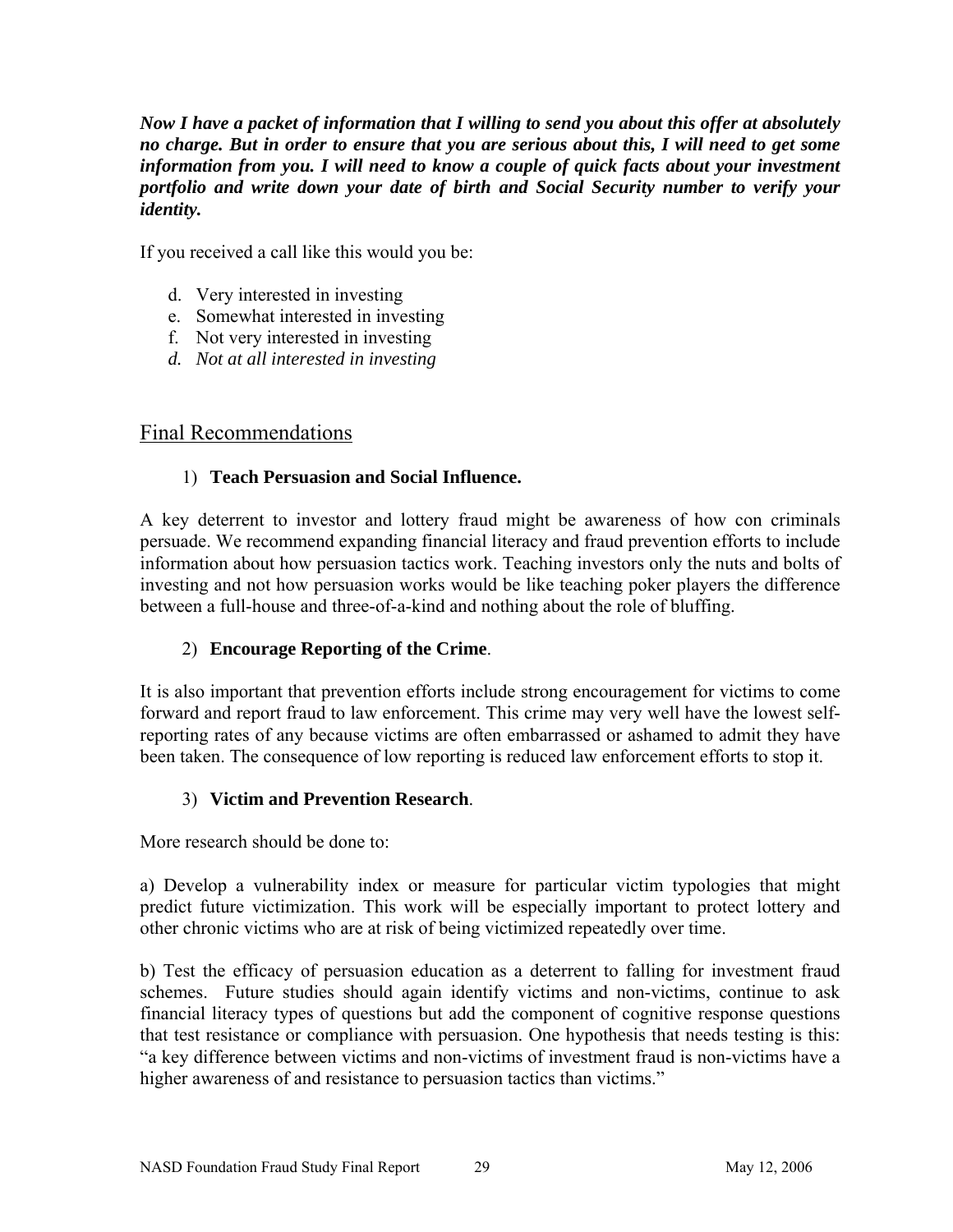c) Study resistance to persuasion in the context of "free seminar" settings where multiple persuasion techniques are used. The fact that victims of investment fraud in this survey were significantly more open to attending free seminars on investing leads to the question of why some investors can attend such free seminars and not be victimized and others are unable to resist and fall prey. Social psychologists often say that the most powerful force acting on human beings is the "power of the situation." Free investment seminars offer promoters, both legitimate and illegitimate, a golden opportunity to set up a situation where all roads lead to the same result. Studying such environments and better understanding why some resist it and others don't could lead to significant breakthroughs in our understanding of why fraud continues to thrive in America and around the world.

 $\overline{a}$ <sup>1</sup>NASD, 2006 2 AARP, 2003b 3 AARP, 2003a 4 AARP, 2003b  $<sup>5</sup>$  Ibid.</sup> 6 Ibid. 7 AARP, 2000 8 AARP, 2003b 9 Bucks, 2006 10 Vitt, 2000  $\frac{11}{11}$  Opinion Research Corp., 2000  $12$  Bucks, 2006  $13$  Pfeiffer, 2000 14 Pratkanis & Shadel, 2005 15 AARP, 2003b 16 AARP, 2003a  $^{17}$  AARP, 2003b  $18$  Ibid.  $19$  Ibid.